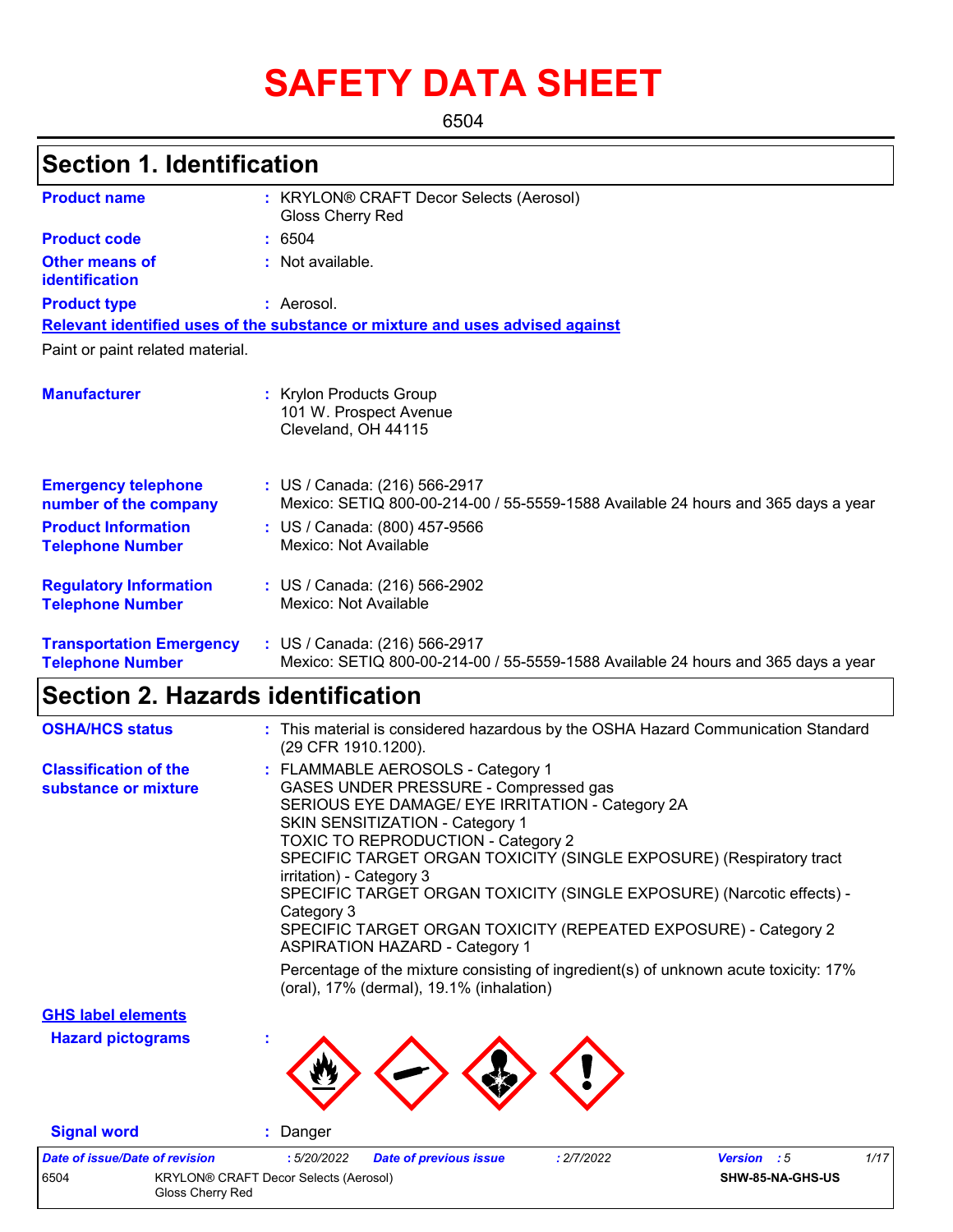## **Section 2. Hazards identification**

| <b>Hazard statements</b>                   | : Extremely flammable aerosol.<br>Contains gas under pressure; may explode if heated.<br>May be fatal if swallowed and enters airways.<br>May cause an allergic skin reaction.<br>Causes serious eye irritation.<br>May cause respiratory irritation.<br>May cause drowsiness or dizziness.<br>Suspected of damaging fertility or the unborn child.<br>May cause damage to organs through prolonged or repeated exposure.                                                                                                                                                                                                                          |
|--------------------------------------------|----------------------------------------------------------------------------------------------------------------------------------------------------------------------------------------------------------------------------------------------------------------------------------------------------------------------------------------------------------------------------------------------------------------------------------------------------------------------------------------------------------------------------------------------------------------------------------------------------------------------------------------------------|
| <b>Precautionary statements</b>            |                                                                                                                                                                                                                                                                                                                                                                                                                                                                                                                                                                                                                                                    |
| <b>General</b>                             | : Read label before use. Keep out of reach of children. If medical advice is needed,<br>have product container or label at hand.                                                                                                                                                                                                                                                                                                                                                                                                                                                                                                                   |
| <b>Prevention</b>                          | : Obtain special instructions before use. Do not handle until all safety precautions have<br>been read and understood. Wear protective gloves, protective clothing and eye or face<br>protection. Keep away from heat, hot surfaces, sparks, open flames and other ignition<br>sources. No smoking. Do not spray on an open flame or other ignition source. Use<br>only outdoors or in a well-ventilated area. Do not breathe dust or mist. Wash<br>thoroughly after handling. Contaminated work clothing must not be allowed out of the<br>workplace. Pressurized container: Do not pierce or burn, even after use.                               |
| <b>Response</b>                            | : IF exposed or concerned: Get medical advice or attention. IF INHALED: Remove<br>person to fresh air and keep comfortable for breathing. Call a POISON CENTER or<br>doctor if you feel unwell. IF SWALLOWED: Immediately call a POISON CENTER or<br>doctor. Do NOT induce vomiting. Wash contaminated clothing before reuse. IF ON<br>SKIN: Wash with plenty of water. If skin irritation or rash occurs: Get medical advice or<br>attention. IF IN EYES: Rinse cautiously with water for several minutes. Remove contact<br>lenses, if present and easy to do. Continue rinsing. If eye irritation persists: Get medical<br>advice or attention. |
| <b>Storage</b>                             | : Store locked up. Protect from sunlight. Do not expose to temperatures exceeding 50<br>°C/122 °F. Store in a well-ventilated place. Keep container tightly closed.                                                                                                                                                                                                                                                                                                                                                                                                                                                                                |
| <b>Disposal</b>                            | : Dispose of contents and container in accordance with all local, regional, national and<br>international regulations.                                                                                                                                                                                                                                                                                                                                                                                                                                                                                                                             |
| <b>Supplemental label</b><br>elements      | DELAYED EFFECTS FROM LONG TERM OVEREXPOSURE. Contains solvents which<br>can cause permanent brain and nervous system damage. Intentional misuse by<br>deliberately concentrating and inhaling the contents can be harmful or fatal. WARNING:<br>This product contains chemicals known to the State of California to cause cancer and<br>birth defects or other reproductive harm.                                                                                                                                                                                                                                                                  |
|                                            | Please refer to the SDS for additional information. Keep out of reach of children. Keep<br>upright in a cool, dry place. Do not discard empty can in trash compactor.                                                                                                                                                                                                                                                                                                                                                                                                                                                                              |
| <b>Hazards not otherwise</b><br>classified | : DANGER: Rags, steel wool, other waste soaked with this product, and sanding residue<br>may spontaneously catch fire if improperly discarded. Immediately place rags, steel<br>wool, other waste soaked with this product, and sanding residue in a sealed, water-filled,<br>metal container. Dispose of in accordance with local fire regulations.                                                                                                                                                                                                                                                                                               |

## **Section 3. Composition/information on ingredients**

| Substance/mixture     | : Mixture        |
|-----------------------|------------------|
| <b>Other means of</b> | : Not available. |
| identification        |                  |

**CAS number/other identifiers**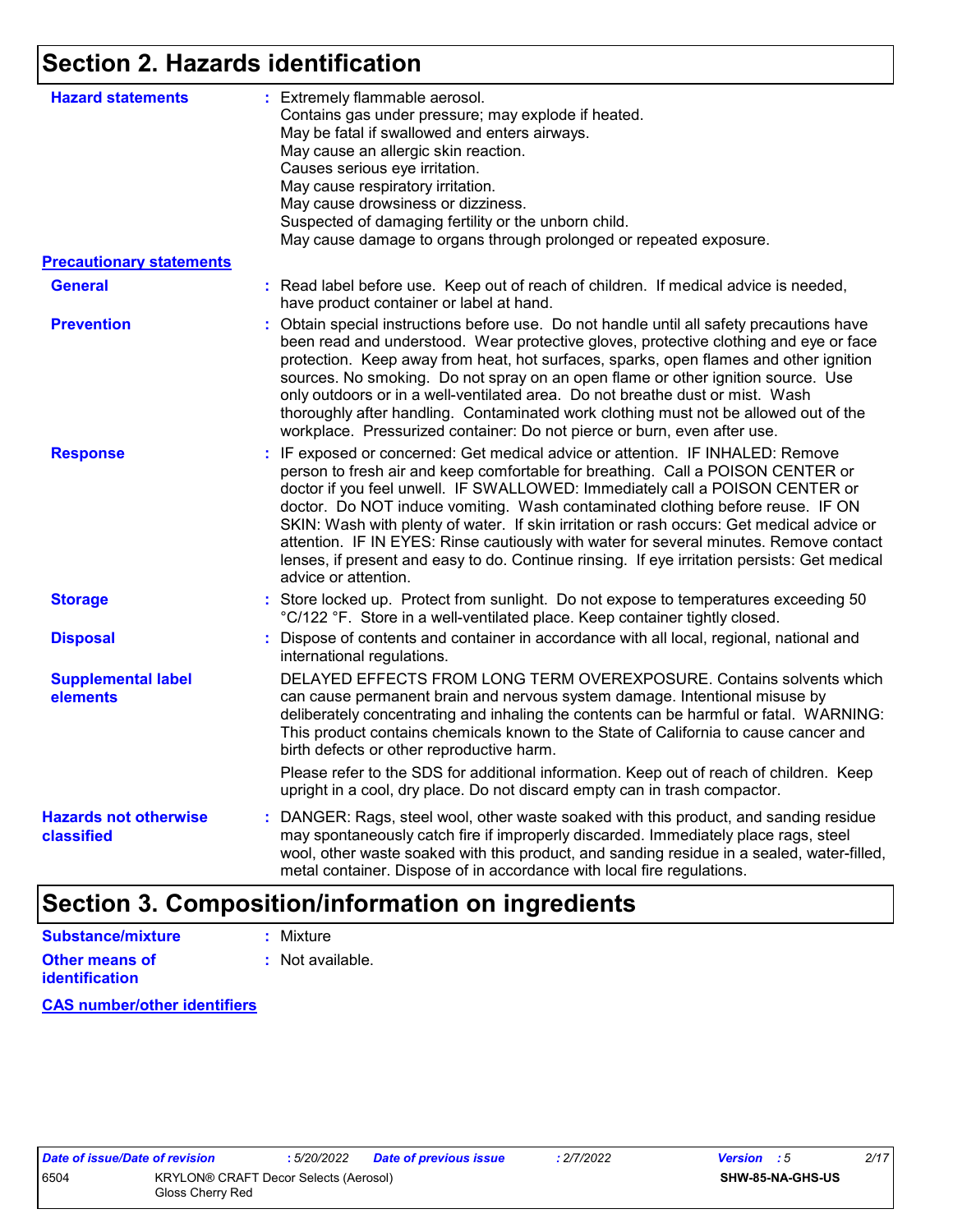## **Section 3. Composition/information on ingredients**

| <b>Ingredient name</b>             | % by weight | <b>CAS number</b> |
|------------------------------------|-------------|-------------------|
| Acetone                            | 225 - ≤50   | 67-64-1           |
| Propane                            | 210 - ≤25   | 74-98-6           |
| <b>Butane</b>                      | ≤10         | 106-97-8          |
| n-Butyl Acetate                    | < 10        | 123-86-4          |
| 2-Propoxyethanol                   | ≤3          | 2807-30-9         |
| 2-methoxy-1-methylethyl acetate    | ≤3          | 108-65-6          |
| Zirconium 2-Ethylhexanoate         | ≤0.3        | 22464-99-9        |
| <b>Light Aromatic Hydrocarbons</b> | ≤0.3        | 64742-95-6        |
| Methyl Ethyl Ketoxime              | ≤0.3        | 96-29-7           |

Any concentration shown as a range is to protect confidentiality or is due to batch variation.

**There are no additional ingredients present which, within the current knowledge of the supplier and in the concentrations applicable, are classified and hence require reporting in this section.**

**Occupational exposure limits, if available, are listed in Section 8.**

### **Section 4. First aid measures**

#### **Description of necessary first aid measures**

| <b>Eye contact</b>  | : Immediately flush eyes with plenty of water, occasionally lifting the upper and lower<br>eyelids. Check for and remove any contact lenses. Continue to rinse for at least 10<br>minutes. Get medical attention.                                                                                                                                                                                                                                                                                                                                                                                                                                                                                                                                                                                                                                                                                              |
|---------------------|----------------------------------------------------------------------------------------------------------------------------------------------------------------------------------------------------------------------------------------------------------------------------------------------------------------------------------------------------------------------------------------------------------------------------------------------------------------------------------------------------------------------------------------------------------------------------------------------------------------------------------------------------------------------------------------------------------------------------------------------------------------------------------------------------------------------------------------------------------------------------------------------------------------|
| <b>Inhalation</b>   | : Remove victim to fresh air and keep at rest in a position comfortable for breathing. If it<br>is suspected that fumes are still present, the rescuer should wear an appropriate mask<br>or self-contained breathing apparatus. If not breathing, if breathing is irregular or if<br>respiratory arrest occurs, provide artificial respiration or oxygen by trained personnel. It<br>may be dangerous to the person providing aid to give mouth-to-mouth resuscitation.<br>Get medical attention. If necessary, call a poison center or physician. If unconscious,<br>place in recovery position and get medical attention immediately. Maintain an open<br>airway. Loosen tight clothing such as a collar, tie, belt or waistband. In case of<br>inhalation of decomposition products in a fire, symptoms may be delayed. The exposed<br>person may need to be kept under medical surveillance for 48 hours. |
| <b>Skin contact</b> | : Wash with plenty of soap and water. Remove contaminated clothing and shoes. Wash<br>contaminated clothing thoroughly with water before removing it, or wear gloves.<br>Continue to rinse for at least 10 minutes. Get medical attention. In the event of any<br>complaints or symptoms, avoid further exposure. Wash clothing before reuse. Clean<br>shoes thoroughly before reuse.                                                                                                                                                                                                                                                                                                                                                                                                                                                                                                                          |
| <b>Ingestion</b>    | : Get medical attention immediately. Call a poison center or physician. Wash out mouth<br>with water. Remove dentures if any. If material has been swallowed and the exposed<br>person is conscious, give small quantities of water to drink. Stop if the exposed person<br>feels sick as vomiting may be dangerous. Aspiration hazard if swallowed. Can enter<br>lungs and cause damage. Do not induce vomiting. If vomiting occurs, the head should<br>be kept low so that vomit does not enter the lungs. Never give anything by mouth to an<br>unconscious person. If unconscious, place in recovery position and get medical<br>attention immediately. Maintain an open airway. Loosen tight clothing such as a collar,<br>tie, belt or waistband.                                                                                                                                                        |

**Most important symptoms/effects, acute and delayed**

| <b>Potential acute health effects</b> |                                                                                                                              |
|---------------------------------------|------------------------------------------------------------------------------------------------------------------------------|
| Eye contact                           | : Causes serious eye irritation.                                                                                             |
| <b>Inhalation</b>                     | : Can cause central nervous system (CNS) depression. May cause drowsiness or<br>dizziness. May cause respiratory irritation. |
| <b>Skin contact</b>                   | : May cause an allergic skin reaction.                                                                                       |

| Date of issue/Date of revision |                                                           | . 5/20/2022 | <b>Date of previous issue</b> | : 2/7/2022 | <b>Version</b> : 5 |                         | 3/17 |
|--------------------------------|-----------------------------------------------------------|-------------|-------------------------------|------------|--------------------|-------------------------|------|
| 6504                           | KRYLON® CRAFT Decor Selects (Aerosol)<br>Gloss Cherry Red |             |                               |            |                    | <b>SHW-85-NA-GHS-US</b> |      |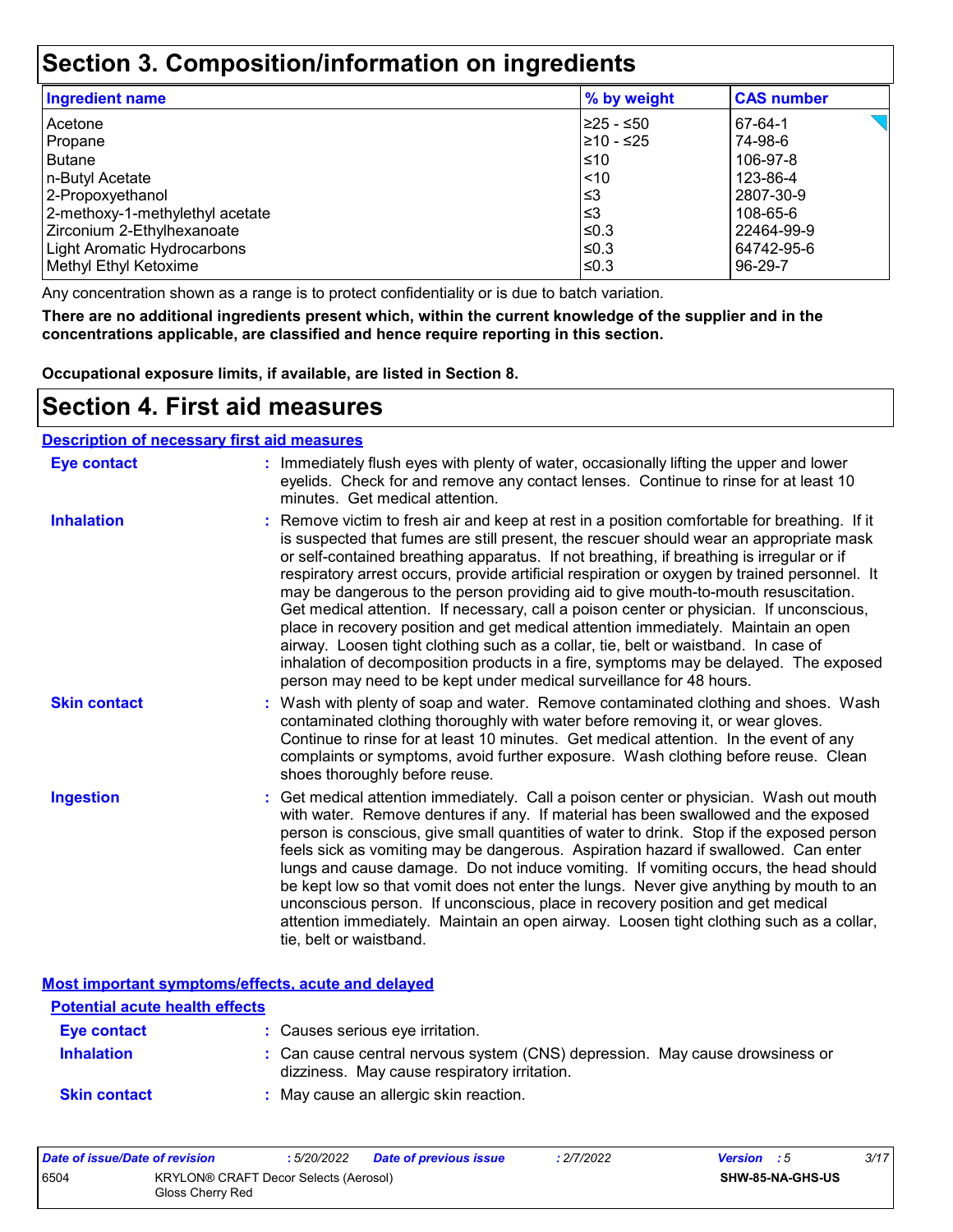# **Section 4. First aid measures**

| <b>Ingestion</b>                    | : Can cause central nervous system (CNS) depression. May be fatal if swallowed and<br>enters airways.                                                                                                                                                                                                                                                                                                           |
|-------------------------------------|-----------------------------------------------------------------------------------------------------------------------------------------------------------------------------------------------------------------------------------------------------------------------------------------------------------------------------------------------------------------------------------------------------------------|
| <b>Over-exposure signs/symptoms</b> |                                                                                                                                                                                                                                                                                                                                                                                                                 |
| <b>Eye contact</b>                  | : Adverse symptoms may include the following:<br>pain or irritation<br>watering<br>redness                                                                                                                                                                                                                                                                                                                      |
| <b>Inhalation</b>                   | : Adverse symptoms may include the following:<br>respiratory tract irritation<br>coughing<br>nausea or vomiting<br>headache<br>drowsiness/fatigue<br>dizziness/vertigo<br>unconsciousness<br>reduced fetal weight<br>increase in fetal deaths<br>skeletal malformations                                                                                                                                         |
| <b>Skin contact</b>                 | : Adverse symptoms may include the following:<br>irritation<br>redness<br>reduced fetal weight<br>increase in fetal deaths<br>skeletal malformations                                                                                                                                                                                                                                                            |
| <b>Ingestion</b>                    | : Adverse symptoms may include the following:<br>nausea or vomiting<br>reduced fetal weight<br>increase in fetal deaths<br>skeletal malformations                                                                                                                                                                                                                                                               |
|                                     | <u>Indication of immediate medical attention and special treatment needed, if necessary</u>                                                                                                                                                                                                                                                                                                                     |
| <b>Notes to physician</b>           | : In case of inhalation of decomposition products in a fire, symptoms may be delayed.<br>The exposed person may need to be kept under medical surveillance for 48 hours.                                                                                                                                                                                                                                        |
| <b>Specific treatments</b>          | : No specific treatment.                                                                                                                                                                                                                                                                                                                                                                                        |
| <b>Protection of first-aiders</b>   | : No action shall be taken involving any personal risk or without suitable training. If it is<br>suspected that fumes are still present, the rescuer should wear an appropriate mask or<br>self-contained breathing apparatus. It may be dangerous to the person providing aid to<br>give mouth-to-mouth resuscitation. Wash contaminated clothing thoroughly with water<br>before removing it, or wear gloves. |

#### **See toxicological information (Section 11)**

## **Section 5. Fire-fighting measures**

| <b>Extinguishing media</b>                           |                                                                                                                                                                                                                                                                                                                                                                                                                                                       |                    |      |
|------------------------------------------------------|-------------------------------------------------------------------------------------------------------------------------------------------------------------------------------------------------------------------------------------------------------------------------------------------------------------------------------------------------------------------------------------------------------------------------------------------------------|--------------------|------|
| <b>Suitable extinguishing</b><br>media               | : Use an extinguishing agent suitable for the surrounding fire.                                                                                                                                                                                                                                                                                                                                                                                       |                    |      |
| <b>Unsuitable extinguishing</b><br>media             | : None known.                                                                                                                                                                                                                                                                                                                                                                                                                                         |                    |      |
| <b>Specific hazards arising</b><br>from the chemical | : Extremely flammable aerosol. Runoff to sewer may create fire or explosion hazard. In<br>a fire or if heated, a pressure increase will occur and the container may burst, with the<br>risk of a subsequent explosion. Gas may accumulate in low or confined areas or travel<br>a considerable distance to a source of ignition and flash back, causing fire or explosion.<br>Bursting aerosol containers may be propelled from a fire at high speed. |                    |      |
| Date of issue/Date of revision                       | <b>Date of previous issue</b><br>: 2/7/2022<br>:5/20/2022                                                                                                                                                                                                                                                                                                                                                                                             | <b>Version</b> : 5 | 4/17 |
| 6504<br>Gloss Cherry Red                             | <b>KRYLON® CRAFT Decor Selects (Aerosol)</b>                                                                                                                                                                                                                                                                                                                                                                                                          | SHW-85-NA-GHS-US   |      |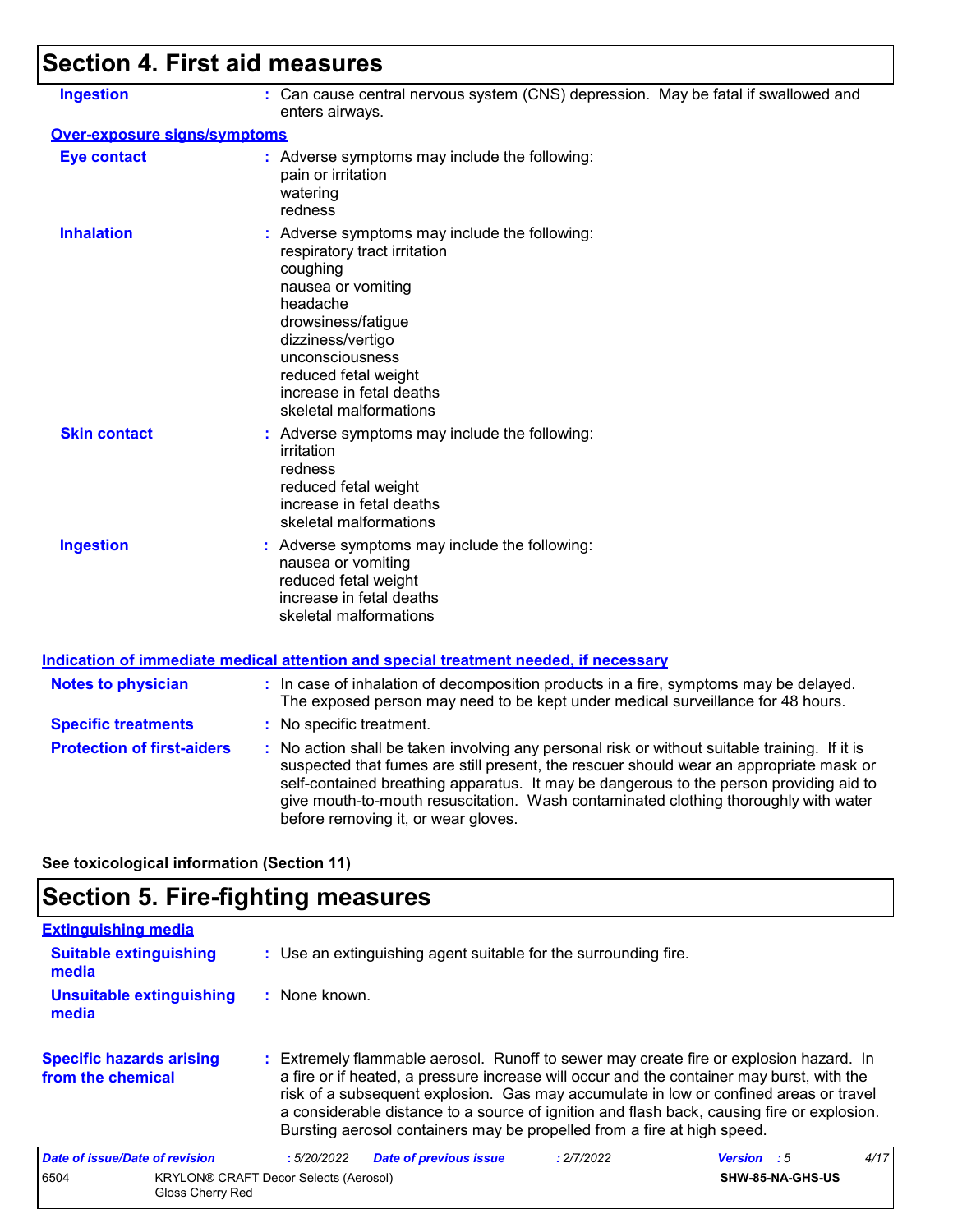## **Section 5. Fire-fighting measures**

| <b>Hazardous thermal</b><br>decomposition products       | : Decomposition products may include the following materials:<br>carbon dioxide<br>carbon monoxide<br>nitrogen oxides                                                                                                                                                                                                         |
|----------------------------------------------------------|-------------------------------------------------------------------------------------------------------------------------------------------------------------------------------------------------------------------------------------------------------------------------------------------------------------------------------|
| <b>Special protective actions</b><br>for fire-fighters   | : Promptly isolate the scene by removing all persons from the vicinity of the incident if<br>there is a fire. No action shall be taken involving any personal risk or without suitable<br>training. Move containers from fire area if this can be done without risk. Use water<br>spray to keep fire-exposed containers cool. |
| <b>Special protective</b><br>equipment for fire-fighters | Fire-fighters should wear appropriate protective equipment and self-contained breathing<br>apparatus (SCBA) with a full face-piece operated in positive pressure mode.                                                                                                                                                        |

### **Section 6. Accidental release measures**

#### **Personal precautions, protective equipment and emergency procedures**

| For non-emergency<br>personnel                               | : No action shall be taken involving any personal risk or without suitable training.<br>Evacuate surrounding areas. Keep unnecessary and unprotected personnel from<br>entering. In the case of aerosols being ruptured, care should be taken due to the rapid<br>escape of the pressurized contents and propellant. If a large number of containers are<br>ruptured, treat as a bulk material spillage according to the instructions in the clean-up<br>section. Do not touch or walk through spilled material. Shut off all ignition sources. No<br>flares, smoking or flames in hazard area. Avoid breathing vapor or mist. Provide<br>adequate ventilation. Wear appropriate respirator when ventilation is inadequate. Put<br>on appropriate personal protective equipment. |
|--------------------------------------------------------------|----------------------------------------------------------------------------------------------------------------------------------------------------------------------------------------------------------------------------------------------------------------------------------------------------------------------------------------------------------------------------------------------------------------------------------------------------------------------------------------------------------------------------------------------------------------------------------------------------------------------------------------------------------------------------------------------------------------------------------------------------------------------------------|
| For emergency responders                                     | : If specialized clothing is required to deal with the spillage, take note of any information in<br>Section 8 on suitable and unsuitable materials. See also the information in "For non-<br>emergency personnel".                                                                                                                                                                                                                                                                                                                                                                                                                                                                                                                                                               |
| <b>Environmental precautions</b>                             | : Avoid dispersal of spilled material and runoff and contact with soil, waterways, drains<br>and sewers. Inform the relevant authorities if the product has caused environmental<br>pollution (sewers, waterways, soil or air).                                                                                                                                                                                                                                                                                                                                                                                                                                                                                                                                                  |
| <b>Methods and materials for containment and cleaning up</b> |                                                                                                                                                                                                                                                                                                                                                                                                                                                                                                                                                                                                                                                                                                                                                                                  |
| <b>Small spill</b>                                           | : Stop leak if without risk. Move containers from spill area. Use spark-proof tools and<br>explosion-proof equipment. Dilute with water and mop up if water-soluble. Alternatively,<br>or if water-insoluble, absorb with an inert dry material and place in an appropriate waste<br>disposal container. Dispose of via a licensed waste disposal contractor.                                                                                                                                                                                                                                                                                                                                                                                                                    |
| <b>Large spill</b>                                           | : Stop leak if without risk. Move containers from spill area. Use spark-proof tools and<br>explosion-proof equipment. Approach release from upwind. Prevent entry into sewers,<br>water courses, basements or confined areas. Wash spillages into an effluent treatment<br>plant or proceed as follows. Contain and collect spillage with non-combustible,<br>absorbent material e.g. sand, earth, vermiculite or diatomaceous earth and place in<br>container for disposal according to local regulations (see Section 13). Dispose of via a<br>licensed waste disposal contractor. Contaminated absorbent material may pose the<br>same hazard as the spilled product. Note: see Section 1 for emergency contact<br>information and Section 13 for waste disposal.             |

### **Section 7. Handling and storage**

**Precautions for safe handling**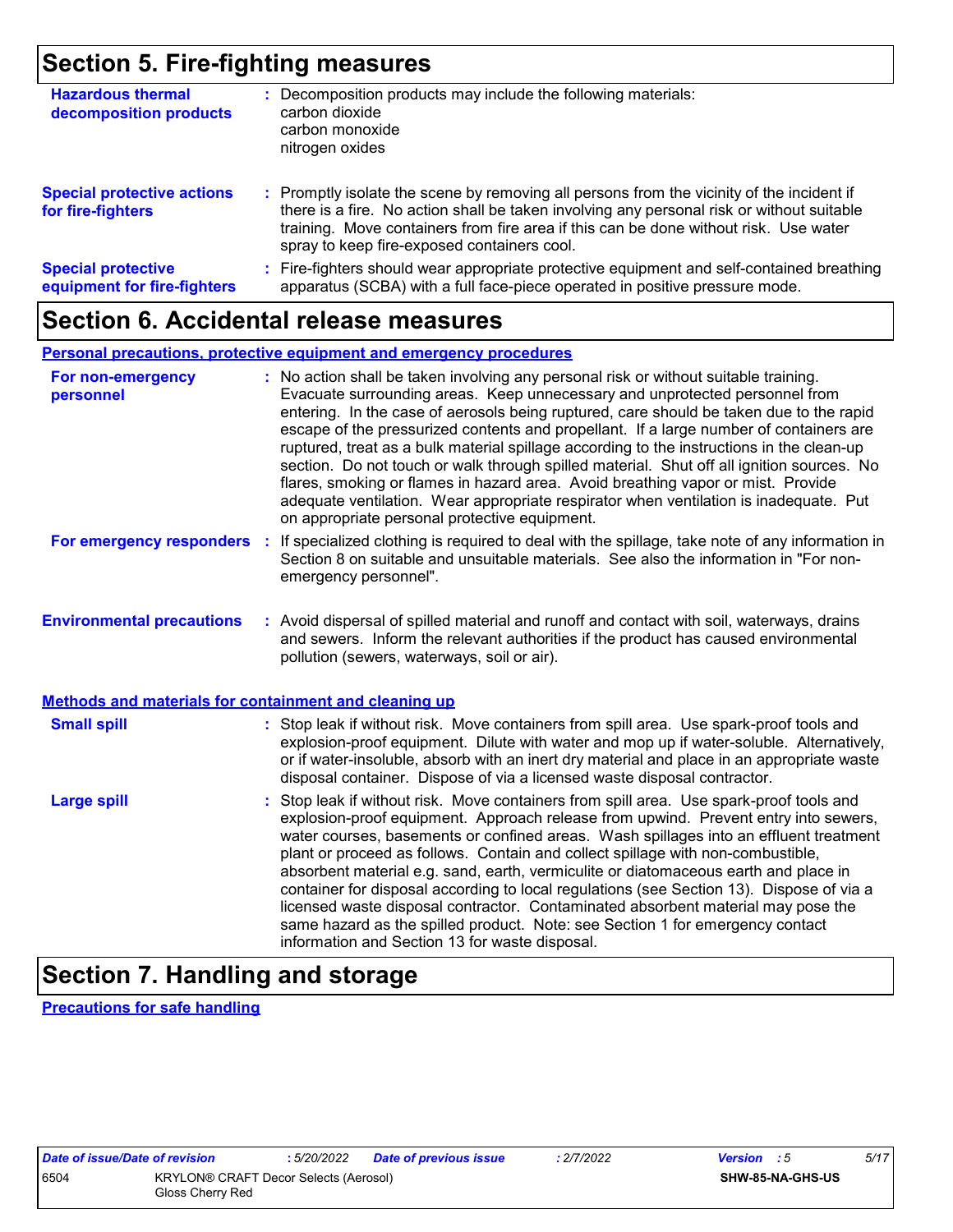## **Section 7. Handling and storage**

| <b>Protective measures</b>                                                       | : Put on appropriate personal protective equipment (see Section 8). Persons with a<br>history of skin sensitization problems should not be employed in any process in which<br>this product is used. Pressurized container: protect from sunlight and do not expose to<br>temperatures exceeding 50°C. Do not pierce or burn, even after use. Avoid exposure -<br>obtain special instructions before use. Avoid exposure during pregnancy. Do not<br>handle until all safety precautions have been read and understood. Do not get in eyes<br>or on skin or clothing. Do not breathe vapor or mist. Do not swallow. Avoid breathing<br>gas. Use only with adequate ventilation. Wear appropriate respirator when ventilation is<br>inadequate. Store and use away from heat, sparks, open flame or any other ignition<br>source. Use explosion-proof electrical (ventilating, lighting and material handling)<br>equipment. Use only non-sparking tools. Empty containers retain product residue and<br>can be hazardous. |
|----------------------------------------------------------------------------------|---------------------------------------------------------------------------------------------------------------------------------------------------------------------------------------------------------------------------------------------------------------------------------------------------------------------------------------------------------------------------------------------------------------------------------------------------------------------------------------------------------------------------------------------------------------------------------------------------------------------------------------------------------------------------------------------------------------------------------------------------------------------------------------------------------------------------------------------------------------------------------------------------------------------------------------------------------------------------------------------------------------------------|
| <b>Advice on general</b><br>occupational hygiene                                 | : Eating, drinking and smoking should be prohibited in areas where this material is<br>handled, stored and processed. Workers should wash hands and face before eating,<br>drinking and smoking. Remove contaminated clothing and protective equipment before<br>entering eating areas. See also Section 8 for additional information on hygiene<br>measures.                                                                                                                                                                                                                                                                                                                                                                                                                                                                                                                                                                                                                                                             |
| <b>Conditions for safe storage,</b><br>including any<br><b>incompatibilities</b> | : Store in accordance with local regulations. Store away from direct sunlight in a dry, cool<br>and well-ventilated area, away from incompatible materials (see Section 10) and food<br>and drink. Protect from sunlight. Store locked up. Eliminate all ignition sources. Use<br>appropriate containment to avoid environmental contamination. See Section 10 for<br>incompatible materials before handling or use.                                                                                                                                                                                                                                                                                                                                                                                                                                                                                                                                                                                                      |

## **Section 8. Exposure controls/personal protection**

#### **Control parameters**

**Occupational exposure limits (OSHA United States)**

| <b>Ingredient name</b> | CAS#     | <b>Exposure limits</b>                                                                                                                                                                                                                                                                                      |
|------------------------|----------|-------------------------------------------------------------------------------------------------------------------------------------------------------------------------------------------------------------------------------------------------------------------------------------------------------------|
| Acetone                | 67-64-1  | ACGIH TLV (United States, 1/2021).<br>TWA: 250 ppm 8 hours.<br>STEL: 500 ppm 15 minutes.<br>NIOSH REL (United States, 10/2020).<br>TWA: 250 ppm 10 hours.<br>TWA: 590 mg/m <sup>3</sup> 10 hours.<br>OSHA PEL (United States, 5/2018).<br>TWA: 1000 ppm 8 hours.<br>TWA: 2400 mg/m <sup>3</sup> 8 hours.    |
| Propane                | 74-98-6  | NIOSH REL (United States, 10/2020).<br>TWA: 1000 ppm 10 hours.<br>TWA: 1800 mg/m <sup>3</sup> 10 hours.<br>OSHA PEL (United States, 5/2018).<br>TWA: 1000 ppm 8 hours.<br>TWA: 1800 mg/m <sup>3</sup> 8 hours.<br>ACGIH TLV (United States, 1/2021). Oxygen<br>Depletion [Asphyxiant]. Explosive potential. |
| <b>Butane</b>          | 106-97-8 | NIOSH REL (United States, 10/2020).<br>TWA: 800 ppm 10 hours.<br>TWA: 1900 mg/m <sup>3</sup> 10 hours.<br>ACGIH TLV (United States, 1/2021).<br><b>Explosive potential.</b><br>STEL: 1000 ppm 15 minutes.                                                                                                   |
| n-Butyl Acetate        | 123-86-4 | NIOSH REL (United States, 10/2020).<br>TWA: 150 ppm 10 hours.<br>TWA: 710 mg/m <sup>3</sup> 10 hours.<br>STEL: 200 ppm 15 minutes.                                                                                                                                                                          |
|                        |          | : 2/7/2022                                                                                                                                                                                                                                                                                                  |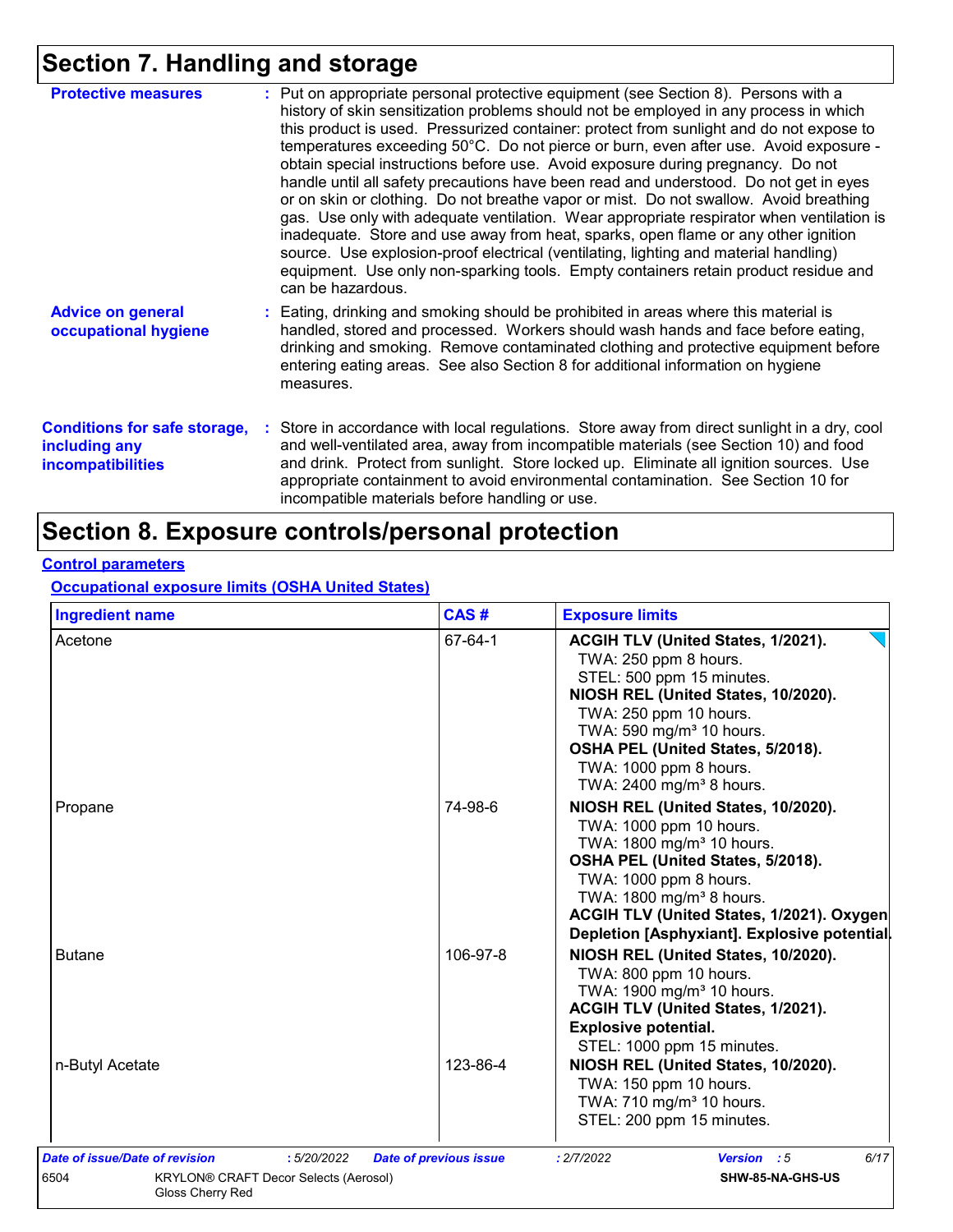|                                                      |                       | STEL: 950 mg/m <sup>3</sup> 15 minutes.<br>OSHA PEL (United States, 5/2018).<br>TWA: 150 ppm 8 hours.<br>TWA: 710 mg/m <sup>3</sup> 8 hours.<br>ACGIH TLV (United States, 1/2021).                                                                                                                                                                                  |
|------------------------------------------------------|-----------------------|---------------------------------------------------------------------------------------------------------------------------------------------------------------------------------------------------------------------------------------------------------------------------------------------------------------------------------------------------------------------|
|                                                      |                       | STEL: 150 ppm 15 minutes.<br>TWA: 50 ppm 8 hours.                                                                                                                                                                                                                                                                                                                   |
| 2-Propoxyethanol                                     | 2807-30-9             | None.                                                                                                                                                                                                                                                                                                                                                               |
| 2-methoxy-1-methylethyl acetate                      | 108-65-6              | OARS WEEL (United States, 1/2021).<br>TWA: 50 ppm 8 hours.                                                                                                                                                                                                                                                                                                          |
| Zirconium 2-Ethylhexanoate                           | 22464-99-9            | ACGIH TLV (United States, 1/2021).<br>TWA: 5 mg/m <sup>3</sup> , (as Zr) 8 hours.<br>STEL: 10 mg/m <sup>3</sup> , (as Zr) 15 minutes.<br>NIOSH REL (United States, 10/2020).<br>TWA: $5 \text{ mg/m}^3$ , (as Zr) 10 hours.<br>STEL: 10 mg/m <sup>3</sup> , (as Zr) 15 minutes.<br>OSHA PEL (United States, 5/2018).<br>TWA: 5 mg/m <sup>3</sup> , (as Zr) 8 hours. |
| Light Aromatic Hydrocarbons<br>Methyl Ethyl Ketoxime | 64742-95-6<br>96-29-7 | None.<br>OARS WEEL (United States, 1/2021). Skin<br>sensitizer.<br>TWA: 10 ppm 8 hours.                                                                                                                                                                                                                                                                             |

#### **Occupational exposure limits (Canada)**

| 67-64-1<br>CA Alberta Provincial (Canada, 6/2018).<br>acetone<br>8 hrs OEL: 1200 mg/m <sup>3</sup> 8 hours.<br>15 min OEL: 1800 mg/m <sup>3</sup> 15 minutes.<br>8 hrs OEL: 500 ppm 8 hours.<br>15 min OEL: 750 ppm 15 minutes.<br><b>CA British Columbia Provincial (Canada,</b><br>6/2021).<br>TWA: 250 ppm 8 hours.<br>STEL: 500 ppm 15 minutes.<br>CA Ontario Provincial (Canada, 6/2019).<br>TWA: 250 ppm 8 hours.<br>STEL: 500 ppm 15 minutes.<br>CA Quebec Provincial (Canada, 6/2021).<br>TWAEV: 500 ppm 8 hours.<br>TWAEV: 1190 mg/m <sup>3</sup> 8 hours.<br>STEV: 1000 ppm 15 minutes.<br>STEV: 2380 mg/m <sup>3</sup> 15 minutes.<br><b>CA Saskatchewan Provincial (Canada,</b><br>7/2013).<br>STEL: 750 ppm 15 minutes.<br>TWA: 500 ppm 8 hours.<br>74-98-6<br>CA Alberta Provincial (Canada, 6/2018).<br>8 hrs OEL: 1000 ppm 8 hours.<br>CA Quebec Provincial (Canada, 6/2021).<br>TWAEV: 1000 ppm 8 hours.<br>TWAEV: 1800 mg/m <sup>3</sup> 8 hours.<br><b>CA Saskatchewan Provincial (Canada,</b><br>7/2013).<br>STEL: 1250 ppm 15 minutes.<br>TWA: 1000 ppm 8 hours. | <b>Ingredient name</b> | CAS# | <b>Exposure limits</b>                         |
|---------------------------------------------------------------------------------------------------------------------------------------------------------------------------------------------------------------------------------------------------------------------------------------------------------------------------------------------------------------------------------------------------------------------------------------------------------------------------------------------------------------------------------------------------------------------------------------------------------------------------------------------------------------------------------------------------------------------------------------------------------------------------------------------------------------------------------------------------------------------------------------------------------------------------------------------------------------------------------------------------------------------------------------------------------------------------------------|------------------------|------|------------------------------------------------|
|                                                                                                                                                                                                                                                                                                                                                                                                                                                                                                                                                                                                                                                                                                                                                                                                                                                                                                                                                                                                                                                                                       |                        |      |                                                |
|                                                                                                                                                                                                                                                                                                                                                                                                                                                                                                                                                                                                                                                                                                                                                                                                                                                                                                                                                                                                                                                                                       | Normal propane         |      | <b>CA British Columbia Provincial (Canada,</b> |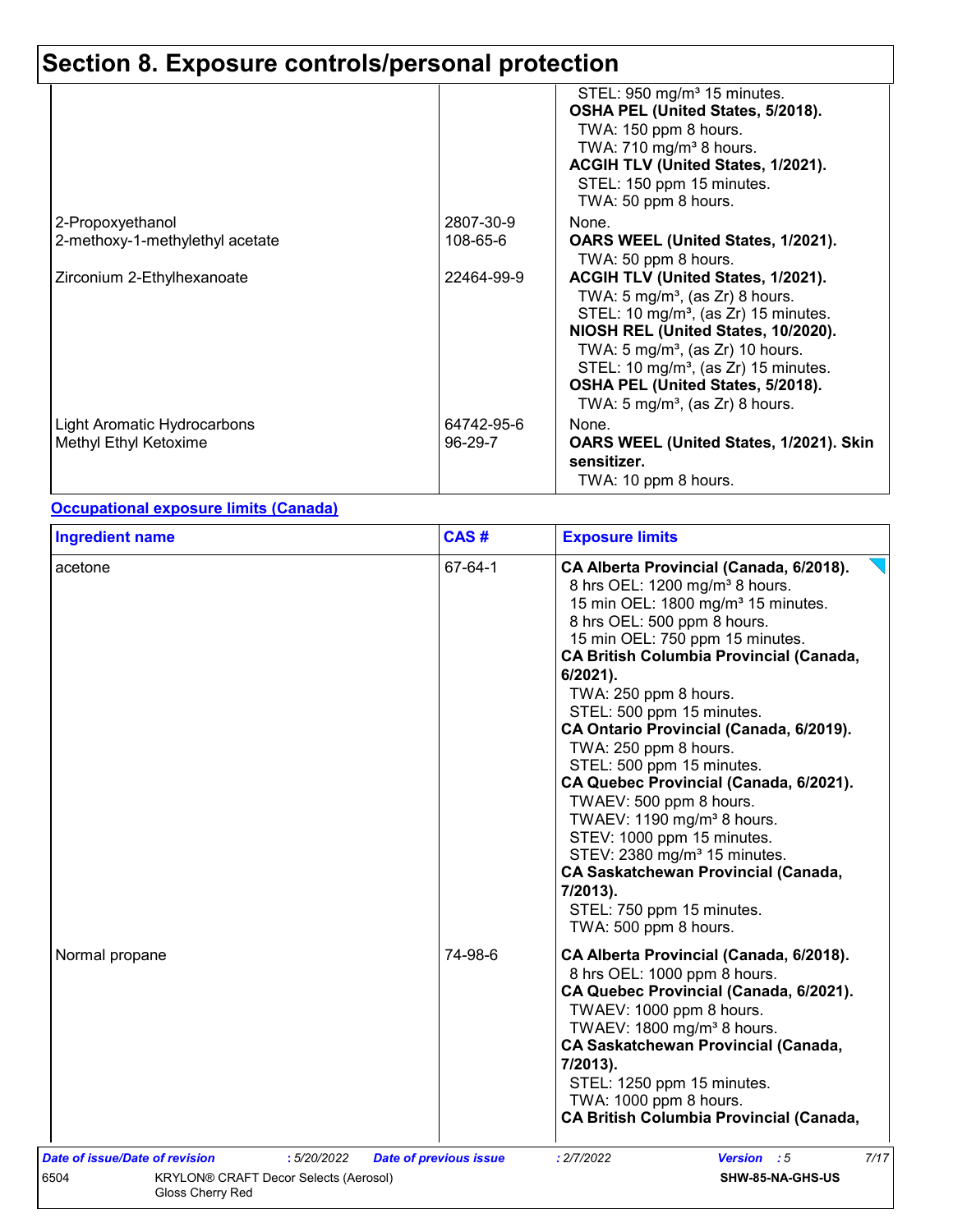|                            |            | 6/2021). Oxygen Depletion [Asphyxiant].<br><b>Explosive potential.</b>                                                                                                                                                                                                                                                                                                                                                                                                                                                                                                                                                                         |
|----------------------------|------------|------------------------------------------------------------------------------------------------------------------------------------------------------------------------------------------------------------------------------------------------------------------------------------------------------------------------------------------------------------------------------------------------------------------------------------------------------------------------------------------------------------------------------------------------------------------------------------------------------------------------------------------------|
| <b>Butane</b>              | 106-97-8   | CA Ontario Provincial (Canada, 6/2019).<br><b>Oxygen Depletion [Asphyxiant]. Explosive</b><br>potential.<br>CA Alberta Provincial (Canada, 6/2018).<br>8 hrs OEL: 1000 ppm 8 hours.<br>CA Quebec Provincial (Canada, 6/2021).<br>TWAEV: 800 ppm 8 hours.<br>TWAEV: 1900 mg/m <sup>3</sup> 8 hours.<br><b>CA Saskatchewan Provincial (Canada,</b>                                                                                                                                                                                                                                                                                               |
|                            |            | 7/2013).<br>STEL: 1250 ppm 15 minutes.<br>TWA: 1000 ppm 8 hours.<br><b>CA British Columbia Provincial (Canada,</b><br>6/2021). Explosive potential.<br>STEL: 1000 ppm 15 minutes.<br>CA Ontario Provincial (Canada, 6/2019).<br><b>Explosive potential.</b><br>STEL: 1000 ppm 15 minutes.                                                                                                                                                                                                                                                                                                                                                      |
| n-butyl acetate            | 123-86-4   | CA Alberta Provincial (Canada, 6/2018).<br>15 min OEL: 200 ppm 15 minutes.<br>15 min OEL: 950 mg/m <sup>3</sup> 15 minutes.<br>8 hrs OEL: 150 ppm 8 hours.<br>8 hrs OEL: 713 mg/m <sup>3</sup> 8 hours.<br><b>CA Saskatchewan Provincial (Canada,</b><br>7/2013).<br>STEL: 200 ppm 15 minutes.<br>TWA: 150 ppm 8 hours.<br>CA Ontario Provincial (Canada, 6/2019).<br>STEL: 150 ppm 15 minutes.<br>TWA: 50 ppm 8 hours.<br><b>CA British Columbia Provincial (Canada,</b><br>$6/2021$ ).<br>STEL: 150 ppm 15 minutes.<br>TWA: 50 ppm 8 hours.<br>CA Quebec Provincial (Canada, 6/2021).<br>STEV: 150 ppm 15 minutes.<br>TWAEV: 50 ppm 8 hours. |
| 2-Propoxyethanol           | 2807-30-9  | CA Ontario Provincial (Canada, 6/2019).<br>Absorbed through skin.<br>TWA: 110 mg/m <sup>3</sup> 8 hours.<br>TWA: 25 ppm 8 hours.                                                                                                                                                                                                                                                                                                                                                                                                                                                                                                               |
| Zirconium 2-Ethylhexanoate | 22464-99-9 | CA Alberta Provincial (Canada, 6/2018).<br>8 hrs OEL: 5 mg/m <sup>3</sup> , (as Zr) 8 hours.<br>15 min OEL: 10 mg/m <sup>3</sup> , (as Zr) 15 minutes.<br><b>CA British Columbia Provincial (Canada,</b><br>6/2021).<br>TWA: $5 \text{ mg/m}^3$ , (as Zr) 8 hours.<br>STEL: 10 mg/m <sup>3</sup> , (as Zr) 15 minutes.<br>CA Quebec Provincial (Canada, 6/2021).<br>TWAEV: 5 mg/m <sup>3</sup> , (as $Zr$ ) 8 hours.<br>STEV: 10 mg/m <sup>3</sup> , (as Zr) 15 minutes.<br>CA Ontario Provincial (Canada, 6/2019).<br>STEL: 10 mg/m <sup>3</sup> , (as Zr) 15 minutes.<br>TWA: 5 mg/m <sup>3</sup> , (as Zr) 8 hours.                         |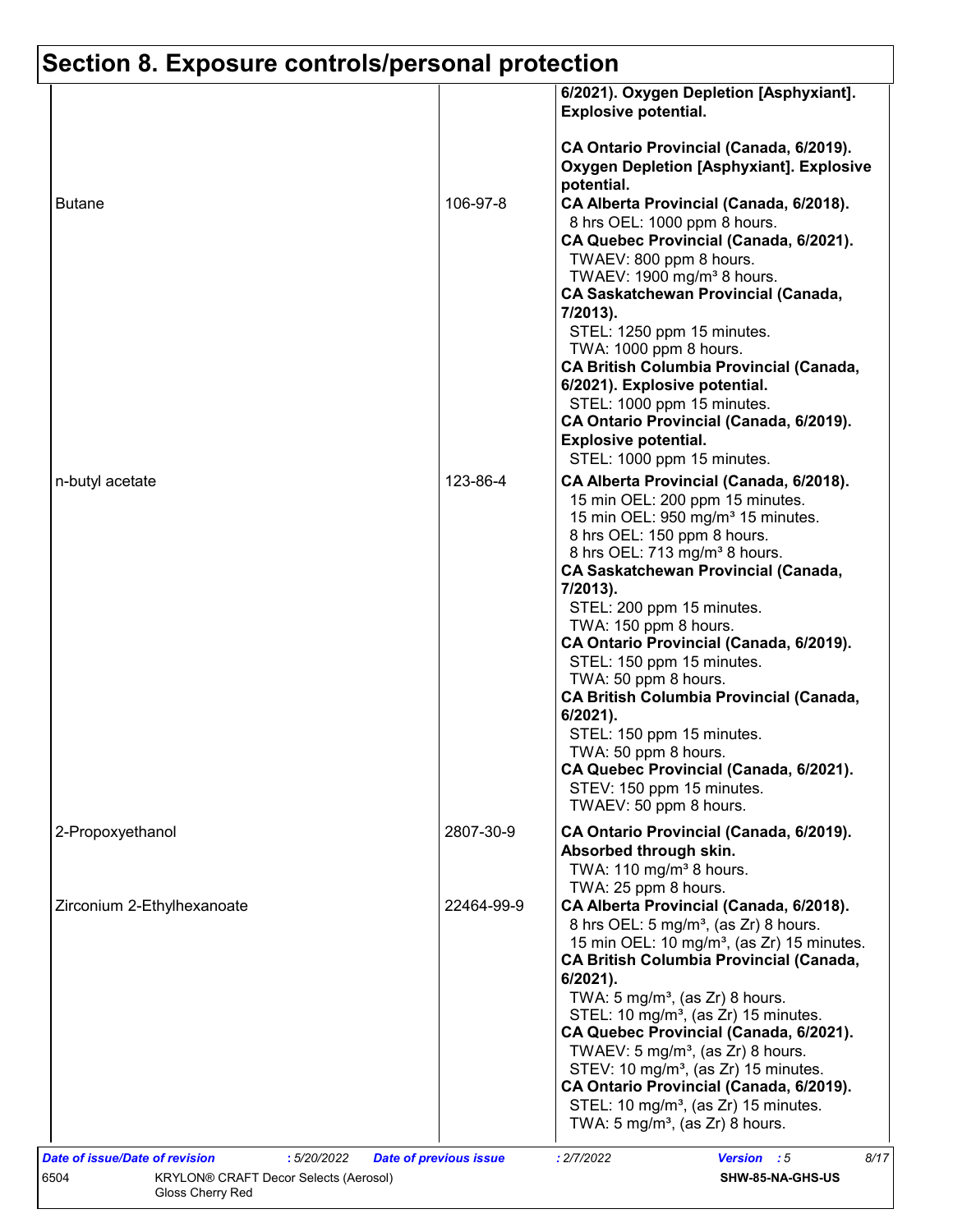| 96-29-7 | OARS WEEL (United States, 1/2021). Skin |
|---------|-----------------------------------------|
|         | sensitizer.                             |
|         | TWA: 10 ppm 8 hours.                    |
|         |                                         |

#### **Occupational exposure limits (Mexico)**

|                            | CAS#       | <b>Exposure limits</b>                                                                         |
|----------------------------|------------|------------------------------------------------------------------------------------------------|
| Acetone                    | 67-64-1    | NOM-010-STPS-2014 (Mexico, 4/2016).                                                            |
|                            |            | TWA: 500 ppm 8 hours.<br>STEL: 750 ppm 15 minutes.                                             |
| Propane                    | 74-98-6    | NOM-010-STPS-2014 (Mexico, 4/2016).<br>TWA: 1000 ppm 8 hours.                                  |
| <b>Butane</b>              | 106-97-8   | NOM-010-STPS-2014 (Mexico, 4/2016).<br>TWA: 1000 ppm 8 hours.                                  |
| n-Butyl Acetate            | 123-86-4   | NOM-010-STPS-2014 (Mexico, 4/2016).<br>TWA: 150 ppm 8 hours.                                   |
| Zirconium 2-Ethylhexanoate | 22464-99-9 | STEL: 200 ppm 15 minutes.<br>NOM-010-STPS-2014 (Mexico, 4/2016).                               |
|                            |            | TWA: $5 \text{ mg/m}^3$ , (as Zr) 8 hours.<br>STEL: 10 mg/m <sup>3</sup> , (as Zr) 15 minutes. |

| <b>Appropriate engineering</b><br>controls       | : Use only with adequate ventilation. Use process enclosures, local exhaust ventilation or<br>other engineering controls to keep worker exposure to airborne contaminants below any<br>recommended or statutory limits. The engineering controls also need to keep gas,<br>vapor or dust concentrations below any lower explosive limits. Use explosion-proof<br>ventilation equipment.                                                                                                                                                                                                                              |
|--------------------------------------------------|----------------------------------------------------------------------------------------------------------------------------------------------------------------------------------------------------------------------------------------------------------------------------------------------------------------------------------------------------------------------------------------------------------------------------------------------------------------------------------------------------------------------------------------------------------------------------------------------------------------------|
| <b>Environmental exposure</b><br><b>controls</b> | Emissions from ventilation or work process equipment should be checked to ensure<br>they comply with the requirements of environmental protection legislation. In some<br>cases, fume scrubbers, filters or engineering modifications to the process equipment<br>will be necessary to reduce emissions to acceptable levels.                                                                                                                                                                                                                                                                                        |
| <b>Individual protection measures</b>            |                                                                                                                                                                                                                                                                                                                                                                                                                                                                                                                                                                                                                      |
| <b>Hygiene measures</b>                          | : Wash hands, forearms and face thoroughly after handling chemical products, before<br>eating, smoking and using the lavatory and at the end of the working period.<br>Appropriate techniques should be used to remove potentially contaminated clothing.<br>Contaminated work clothing should not be allowed out of the workplace. Wash<br>contaminated clothing before reusing. Ensure that eyewash stations and safety<br>showers are close to the workstation location.                                                                                                                                          |
| <b>Eye/face protection</b>                       | Safety eyewear complying with an approved standard should be used when a risk<br>assessment indicates this is necessary to avoid exposure to liquid splashes, mists,<br>gases or dusts. If contact is possible, the following protection should be worn, unless<br>the assessment indicates a higher degree of protection: chemical splash goggles.                                                                                                                                                                                                                                                                  |
| <b>Skin protection</b>                           |                                                                                                                                                                                                                                                                                                                                                                                                                                                                                                                                                                                                                      |
| <b>Hand protection</b>                           | Chemical-resistant, impervious gloves complying with an approved standard should be<br>worn at all times when handling chemical products if a risk assessment indicates this is<br>necessary. Considering the parameters specified by the glove manufacturer, check<br>during use that the gloves are still retaining their protective properties. It should be<br>noted that the time to breakthrough for any glove material may be different for different<br>glove manufacturers. In the case of mixtures, consisting of several substances, the<br>protection time of the gloves cannot be accurately estimated. |
| <b>Body protection</b>                           | Personal protective equipment for the body should be selected based on the task being<br>performed and the risks involved and should be approved by a specialist before<br>handling this product. When there is a risk of ignition from static electricity, wear anti-<br>static protective clothing. For the greatest protection from static discharges, clothing<br>should include anti-static overalls, boots and gloves.                                                                                                                                                                                         |

| Date of issue/Date of revision |                                                                  | : 5/20/2022 | Date of previous issue | : 2/7/2022 | <b>Version</b> : 5 |                         | 9/17 |
|--------------------------------|------------------------------------------------------------------|-------------|------------------------|------------|--------------------|-------------------------|------|
| 6504                           | <b>KRYLON® CRAFT Decor Selects (Aerosol)</b><br>Gloss Cherry Red |             |                        |            |                    | <b>SHW-85-NA-GHS-US</b> |      |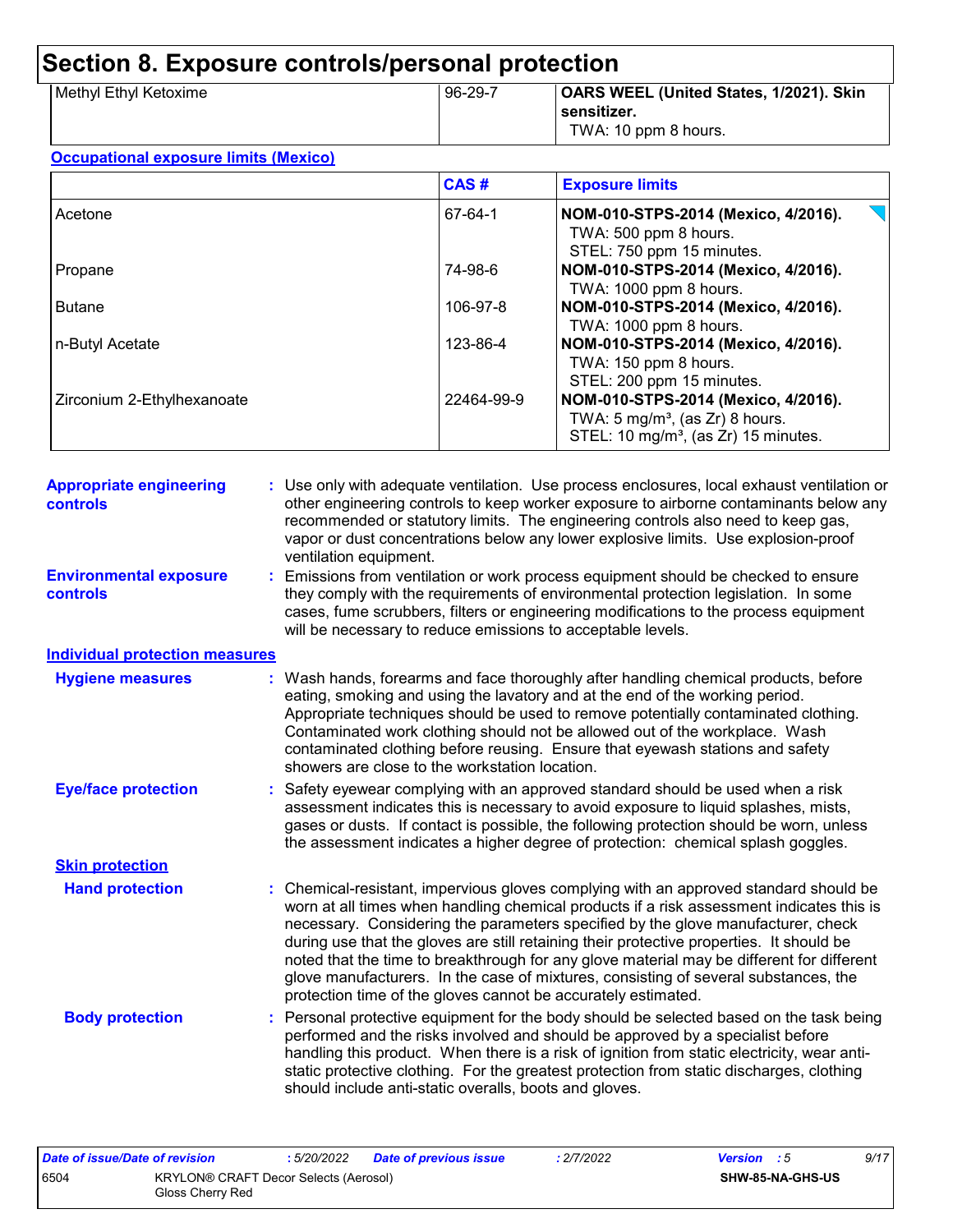| <b>Other skin protection</b>  | : Appropriate footwear and any additional skin protection measures should be selected<br>based on the task being performed and the risks involved and should be approved by a<br>specialist before handling this product.                                                           |
|-------------------------------|-------------------------------------------------------------------------------------------------------------------------------------------------------------------------------------------------------------------------------------------------------------------------------------|
| <b>Respiratory protection</b> | : Based on the hazard and potential for exposure, select a respirator that meets the<br>appropriate standard or certification. Respirators must be used according to a<br>respiratory protection program to ensure proper fitting, training, and other important<br>aspects of use. |

## **Section 9. Physical and chemical properties**

The conditions of measurement of all properties are at standard temperature and pressure unless otherwise indicated.

#### **Appearance**

| <b>Physical state</b>                                             | $:$ Liquid.                                                                     |
|-------------------------------------------------------------------|---------------------------------------------------------------------------------|
| Color                                                             | : Not available.                                                                |
| Odor                                                              | : Not available.                                                                |
| <b>Odor threshold</b>                                             | : Not available.                                                                |
| pH                                                                | : Not applicable.                                                               |
| <b>Melting point/freezing point</b>                               | : Not available.                                                                |
| <b>Boiling point, initial boiling</b><br>point, and boiling range | : Not available.                                                                |
| <b>Flash point</b>                                                | : Closed cup: -29 $^{\circ}$ C (-20.2 $^{\circ}$ F) [Pensky-Martens Closed Cup] |
| <b>Evaporation rate</b>                                           | $: 5.6$ (butyl acetate = 1)                                                     |
| <b>Flammability</b>                                               | : Not available.                                                                |
| Lower and upper explosion<br>limit/flammability limit             | : Lower: 1.26%<br>Upper: 15.8%                                                  |
| <b>Vapor pressure</b>                                             | : 101.3 kPa (760 mm Hg)                                                         |
| <b>Relative vapor density</b>                                     | : $1.55$ [Air = 1]                                                              |
| <b>Relative density</b>                                           | : 0.74                                                                          |
| <b>Solubility</b>                                                 | : Not available.                                                                |
| <b>Partition coefficient: n-</b><br>octanol/water                 | : Not applicable.                                                               |
| <b>Auto-ignition temperature</b>                                  | : Not available.                                                                |
| <b>Decomposition temperature</b>                                  | : Not available.                                                                |
| <b>Viscosity</b>                                                  | Kinematic (40°C (104°F)): <20.5 mm <sup>2</sup> /s (<20.5 cSt)                  |
| <b>Molecular weight</b>                                           | Not applicable.                                                                 |
| <b>Aerosol product</b>                                            |                                                                                 |
| <b>Type of aerosol</b>                                            | : Spray                                                                         |
| <b>Heat of combustion</b>                                         | : $28.229$ kJ/g                                                                 |

## **Section 10. Stability and reactivity**

| Data of issue/Data of revision                      | . 5/20/2022<br>Data of province issue<br>.2/7/2022                                           | V | 10/17 |
|-----------------------------------------------------|----------------------------------------------------------------------------------------------|---|-------|
| <b>Conditions to avoid</b>                          | : Avoid all possible sources of ignition (spark or flame).                                   |   |       |
| <b>Possibility of hazardous</b><br><b>reactions</b> | : Under normal conditions of storage and use, hazardous reactions will not occur.            |   |       |
| <b>Chemical stability</b>                           | : The product is stable.                                                                     |   |       |
| <b>Reactivity</b>                                   | : No specific test data related to reactivity available for this product or its ingredients. |   |       |

| Date of issue/Date of revision |                                                           | : 5/20/2022 | <b>Date of previous issue</b> | : 2/7/2022 | <b>Version</b> : 5 |                         | 10/17 |
|--------------------------------|-----------------------------------------------------------|-------------|-------------------------------|------------|--------------------|-------------------------|-------|
| 6504                           | KRYLON® CRAFT Decor Selects (Aerosol)<br>Gloss Cherry Red |             |                               |            |                    | <b>SHW-85-NA-GHS-US</b> |       |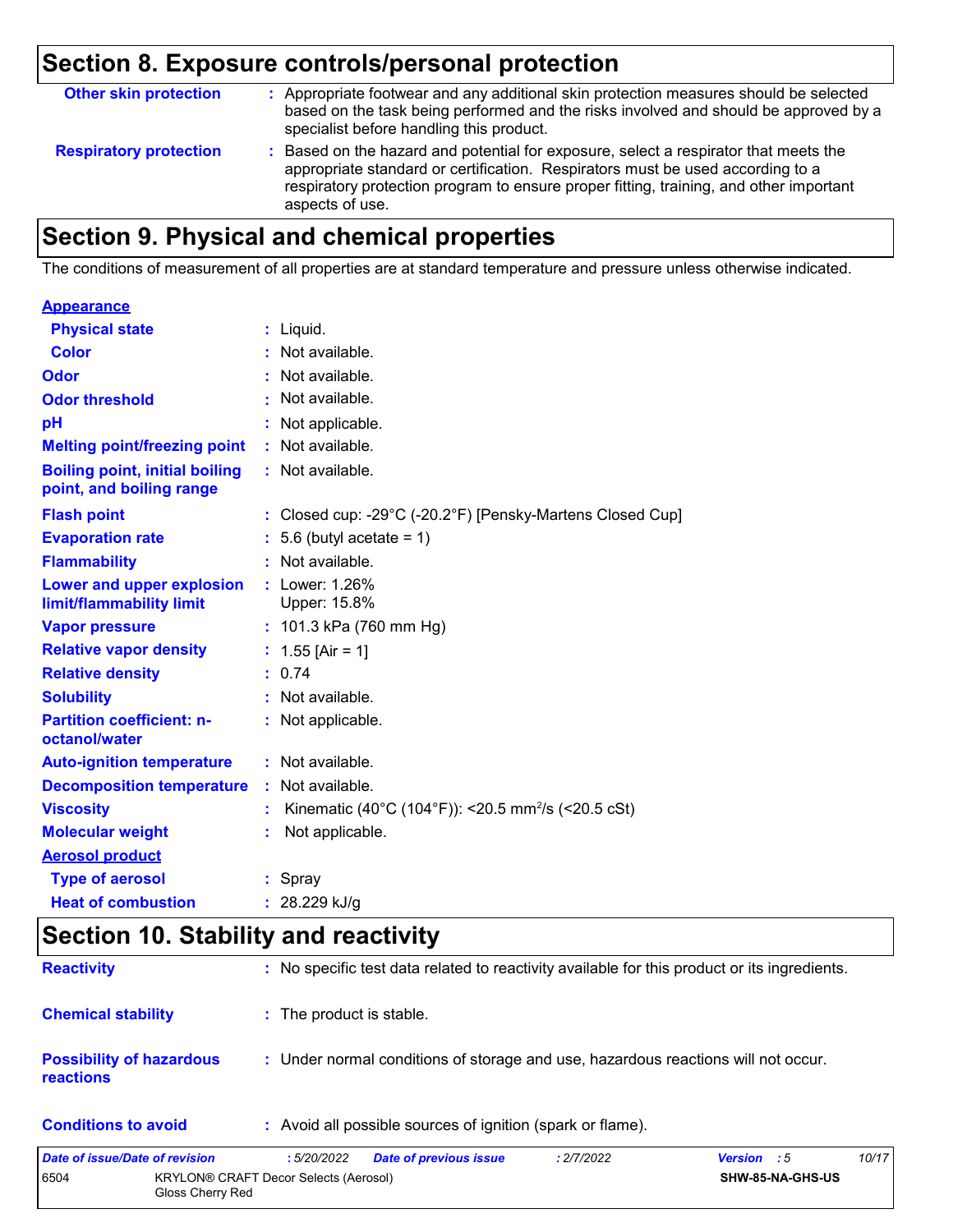## **Section 10. Stability and reactivity**

**Incompatible materials :**

: No specific data.

**Hazardous decomposition products**

Under normal conditions of storage and use, hazardous decomposition products should **:** not be produced.

### **Section 11. Toxicological information**

#### **Information on toxicological effects**

#### **Acute toxicity**

| <b>Product/ingredient name</b> | <b>Result</b>                | <b>Species</b> | <b>Dose</b>              | <b>Exposure</b> |
|--------------------------------|------------------------------|----------------|--------------------------|-----------------|
| Acetone                        | LD50 Oral                    | Rat            | 5800 mg/kg               |                 |
| <b>Butane</b>                  | <b>LC50 Inhalation Vapor</b> | Rat            | 658000 mg/m <sup>3</sup> | 4 hours         |
| n-Butyl Acetate                | LD50 Dermal                  | Rabbit         | >17600 mg/kg             |                 |
|                                | LD50 Oral                    | Rat            | 10768 mg/kg              |                 |
| 2-Propoxyethanol               | LD50 Oral                    | Rat            | 3089 mg/kg               |                 |
| 2-methoxy-1-methylethyl        | LD50 Dermal                  | Rabbit         | $>5$ g/kg                |                 |
| acetate                        |                              |                |                          |                 |
|                                | LD50 Oral                    | Rat            | 8532 mg/kg               |                 |
| Zirconium 2-Ethylhexanoate     | LD50 Dermal                  | Rabbit         | $>5$ g/kg                |                 |
|                                | LD50 Oral                    | Rat            | $>5$ g/kg                |                 |
| Light Aromatic Hydrocarbons    | LD50 Oral                    | Rat            | 8400 mg/kg               |                 |
| Methyl Ethyl Ketoxime          | LD50 Oral                    | Rat            | 930 mg/kg                |                 |

#### **Irritation/Corrosion**

| <b>Product/ingredient name</b> | <b>Result</b>            | <b>Species</b> | <b>Score</b> | <b>Exposure</b>    | <b>Observation</b>       |
|--------------------------------|--------------------------|----------------|--------------|--------------------|--------------------------|
| Acetone                        | Eyes - Mild irritant     | Human          |              | 186300 ppm         |                          |
|                                | Eyes - Mild irritant     | Rabbit         |              | 10 uL              |                          |
|                                | Eyes - Moderate irritant | Rabbit         |              | 24 hours 20        |                          |
|                                |                          |                |              | mg                 |                          |
|                                | Eyes - Severe irritant   | Rabbit         |              | $20 \,\mathrm{mg}$ |                          |
|                                | Skin - Mild irritant     | Rabbit         |              | 24 hours 500       |                          |
|                                |                          |                |              | mg                 |                          |
|                                | Skin - Mild irritant     | Rabbit         |              | $395 \text{ mg}$   |                          |
| n-Butyl Acetate                | Eyes - Moderate irritant | Rabbit         |              | $100$ mg           |                          |
|                                | Skin - Moderate irritant | Rabbit         |              | 24 hours 500       |                          |
|                                |                          |                |              | mg                 |                          |
| 2-Propoxyethanol               | Eyes - Severe irritant   | Rabbit         |              | 24 hours 750       |                          |
|                                |                          |                |              | ug                 |                          |
|                                | Eyes - Severe irritant   | Rabbit         |              | $100 \text{ mg}$   |                          |
|                                | Skin - Mild irritant     | Guinea pig     |              | $500 \text{ mg}$   |                          |
|                                | Skin - Mild irritant     | Rabbit         |              | 24 hours 500       |                          |
|                                |                          |                |              | mg                 |                          |
| Light Aromatic Hydrocarbons    | Eyes - Mild irritant     | Rabbit         |              | 24 hours 100       | $\overline{\phantom{a}}$ |
|                                |                          |                |              | uL                 |                          |
| Methyl Ethyl Ketoxime          | Eyes - Severe irritant   | Rabbit         |              | 100 uL             |                          |

#### **Sensitization**

Not available.

#### **Mutagenicity**

Not available.

#### **Carcinogenicity**

Not available.

#### **Reproductive toxicity**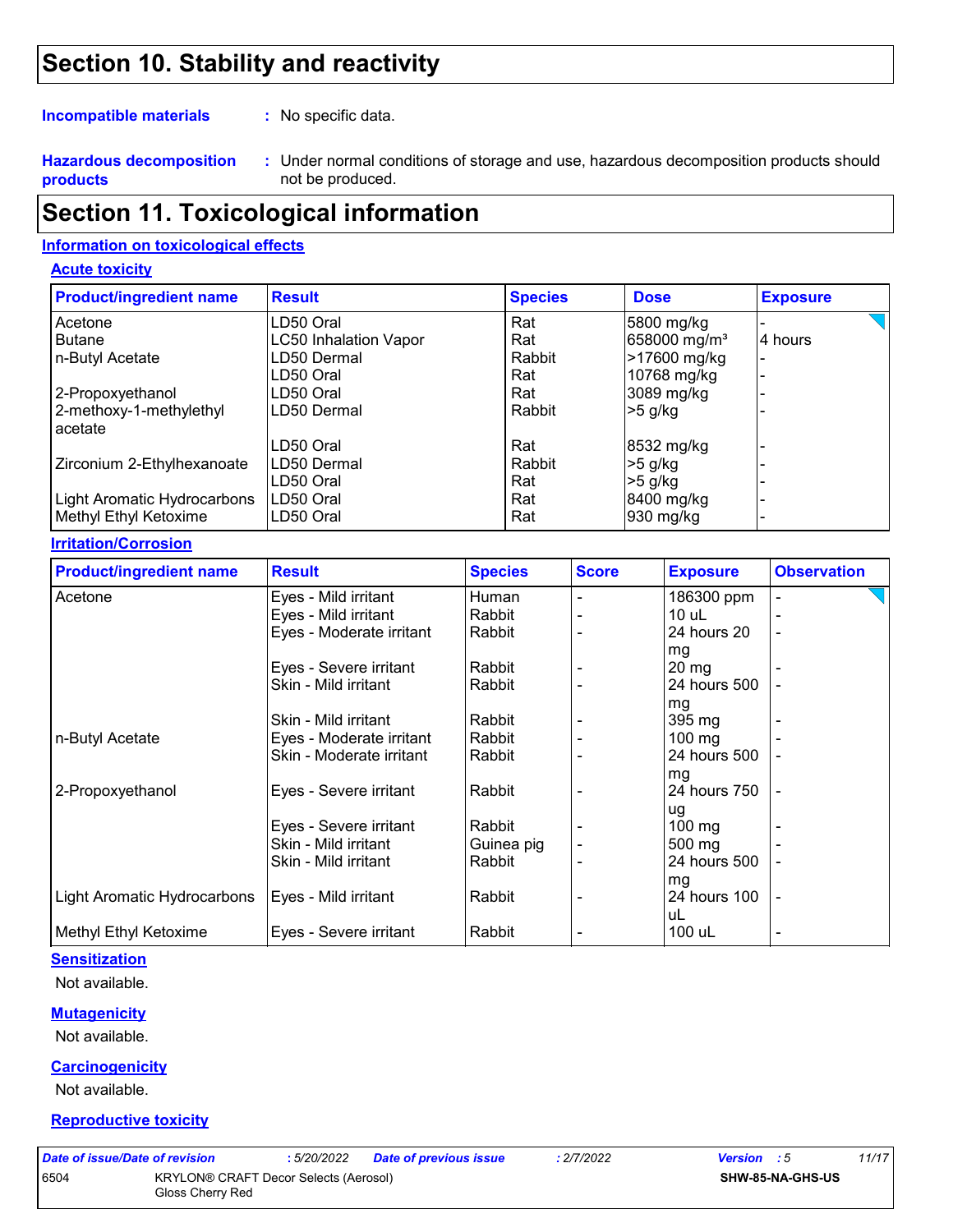## **Section 11. Toxicological information**

#### Not available.

#### **Teratogenicity**

Not available.

#### **Specific target organ toxicity (single exposure)**

| <b>Name</b>                     | <b>Category</b> | <b>Route of</b><br>exposure | <b>Target organs</b>            |
|---------------------------------|-----------------|-----------------------------|---------------------------------|
| Acetone                         | Category 3      |                             | Respiratory tract<br>irritation |
|                                 | Category 3      |                             | Narcotic effects                |
| Propane                         | Category 3      |                             | Respiratory tract<br>irritation |
|                                 | Category 3      |                             | Narcotic effects                |
| <b>Butane</b>                   | Category 3      |                             | Respiratory tract<br>irritation |
|                                 | Category 3      |                             | Narcotic effects                |
| n-Butyl Acetate                 | Category 3      |                             | Narcotic effects                |
| 2-Propoxyethanol                | Category 3      |                             | Respiratory tract<br>irritation |
|                                 | Category 3      |                             | Narcotic effects                |
| 2-methoxy-1-methylethyl acetate | Category 3      |                             | Narcotic effects                |
| Light Aromatic Hydrocarbons     | Category 3      |                             | Respiratory tract<br>irritation |
|                                 | Category 3      |                             | Narcotic effects                |
| Methyl Ethyl Ketoxime           | Category 1      |                             | upper respiratory<br>tract      |
|                                 | Category 3      |                             | Narcotic effects                |

#### **Specific target organ toxicity (repeated exposure)**

| <b>Name</b>                 | <b>Category</b> | <b>Route of</b><br>exposure | <b>Target organs</b> |
|-----------------------------|-----------------|-----------------------------|----------------------|
| Acetone                     | Category 2      |                             |                      |
| Propane                     | Category 2      |                             |                      |
| <b>Butane</b>               | Category 2      |                             |                      |
| 2-Propoxyethanol            | Category 2      |                             |                      |
| Light Aromatic Hydrocarbons | Category 2      |                             |                      |
| Methyl Ethyl Ketoxime       | Category 2      |                             | blood system         |

#### **Aspiration hazard**

| <b>Name</b>                 | <b>Result</b>                         |
|-----------------------------|---------------------------------------|
| Propane                     | <b>ASPIRATION HAZARD - Category 1</b> |
| Butane                      | <b>ASPIRATION HAZARD - Category 1</b> |
| Light Aromatic Hydrocarbons | <b>ASPIRATION HAZARD - Category 1</b> |

| Information on the likely<br>routes of exposure | : Not available.      |
|-------------------------------------------------|-----------------------|
| <b>Potential acute health effects</b>           |                       |
| Eyo contact                                     | $\cdot$ Coucas corial |

| <b>Eye contact</b>  | : Causes serious eye irritation.                                                                                             |
|---------------------|------------------------------------------------------------------------------------------------------------------------------|
| <b>Inhalation</b>   | : Can cause central nervous system (CNS) depression. May cause drowsiness or<br>dizziness. May cause respiratory irritation. |
| <b>Skin contact</b> | : May cause an allergic skin reaction.                                                                                       |
| <b>Ingestion</b>    | : Can cause central nervous system (CNS) depression. May be fatal if swallowed and<br>enters airways.                        |

| Date of issue/Date of revision |                                                           | : 5/20/2022 | <b>Date of previous issue</b> | : 2/7/2022              | <b>Version</b> : 5 | 12/17 |
|--------------------------------|-----------------------------------------------------------|-------------|-------------------------------|-------------------------|--------------------|-------|
| 6504                           | KRYLON® CRAFT Decor Selects (Aerosol)<br>Gloss Cherry Red |             |                               | <b>SHW-85-NA-GHS-US</b> |                    |       |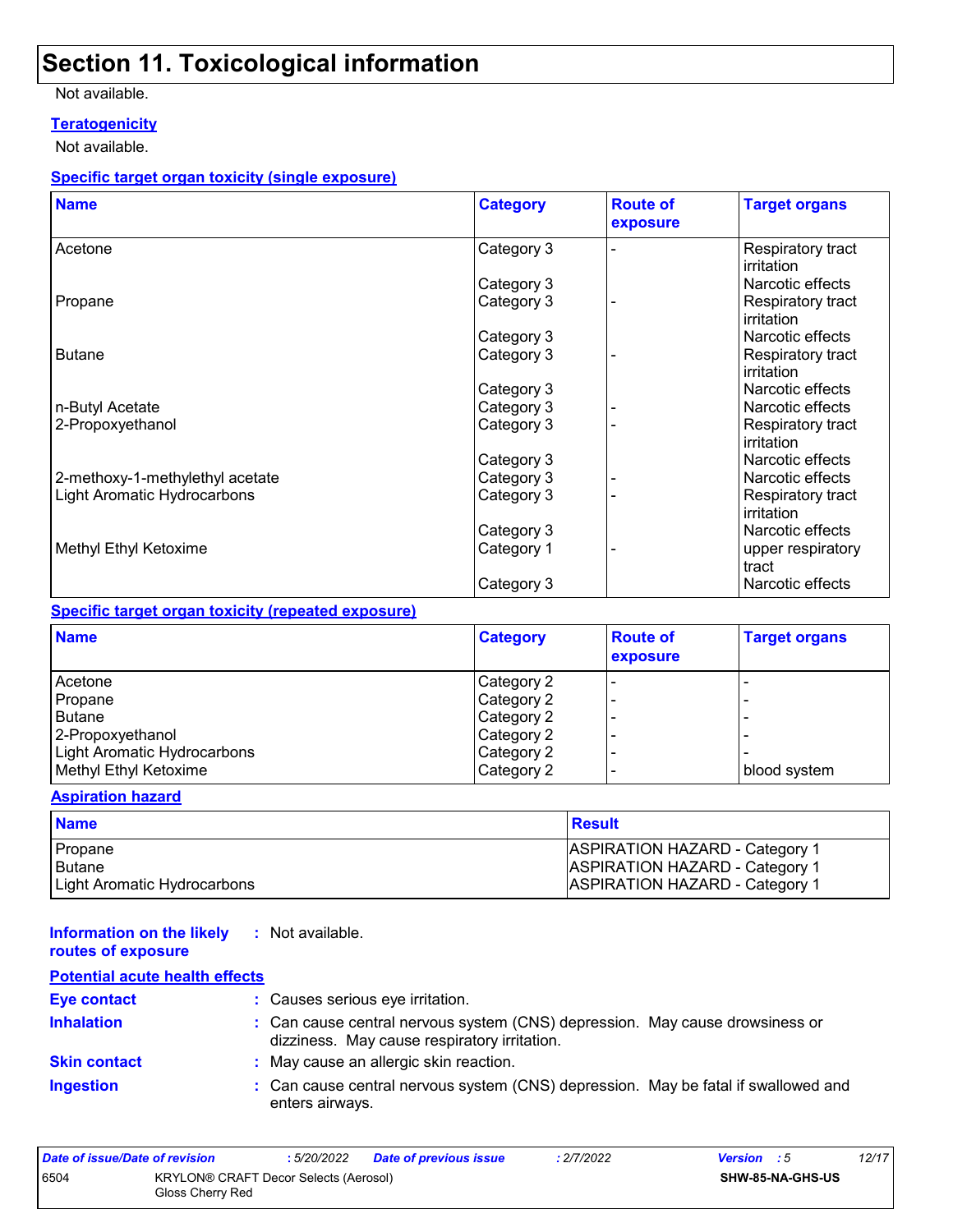## **Section 11. Toxicological information**

|                     | <b>Symptoms related to the physical, chemical and toxicological characteristics</b>                                                                                                                                                                                     |
|---------------------|-------------------------------------------------------------------------------------------------------------------------------------------------------------------------------------------------------------------------------------------------------------------------|
| <b>Eye contact</b>  | : Adverse symptoms may include the following:<br>pain or irritation<br>watering<br>redness                                                                                                                                                                              |
| <b>Inhalation</b>   | : Adverse symptoms may include the following:<br>respiratory tract irritation<br>coughing<br>nausea or vomiting<br>headache<br>drowsiness/fatigue<br>dizziness/vertigo<br>unconsciousness<br>reduced fetal weight<br>increase in fetal deaths<br>skeletal malformations |
| <b>Skin contact</b> | : Adverse symptoms may include the following:<br>irritation<br>redness<br>reduced fetal weight<br>increase in fetal deaths<br>skeletal malformations                                                                                                                    |
| <b>Ingestion</b>    | : Adverse symptoms may include the following:<br>nausea or vomiting<br>reduced fetal weight<br>increase in fetal deaths<br>skeletal malformations                                                                                                                       |

#### Not available. May cause damage to organs through prolonged or repeated exposure. Once sensitized, a severe allergic reaction may occur when subsequently exposed to very low levels. **General : Carcinogenicity :** No known significant effects or critical hazards. **Mutagenicity :** No known significant effects or critical hazards. **Teratogenicity :** Suspected of damaging the unborn child. **Developmental effects :** No known significant effects or critical hazards. **Fertility effects :** No known significant effects or critical hazards. **Potential chronic health effects Delayed and immediate effects and also chronic effects from short and long term exposure Potential immediate effects :** Not available. **Short term exposure Potential delayed effects :** Not available. **Potential immediate effects :** Not available. **Long term exposure Potential delayed effects :** Not available.

**Numerical measures of toxicity Acute toxicity estimates**

|                  | Date of issue/Date of revision | : 5/20/2022                                  | Date of previous issue | 2/7/2022 | <b>Version</b> : 5 | 13/17 |
|------------------|--------------------------------|----------------------------------------------|------------------------|----------|--------------------|-------|
| 6504             |                                | <b>KRYLON® CRAFT Decor Selects (Aerosol)</b> |                        |          | SHW-85-NA-GHS-US   |       |
| Gloss Cherry Red |                                |                                              |                        |          |                    |       |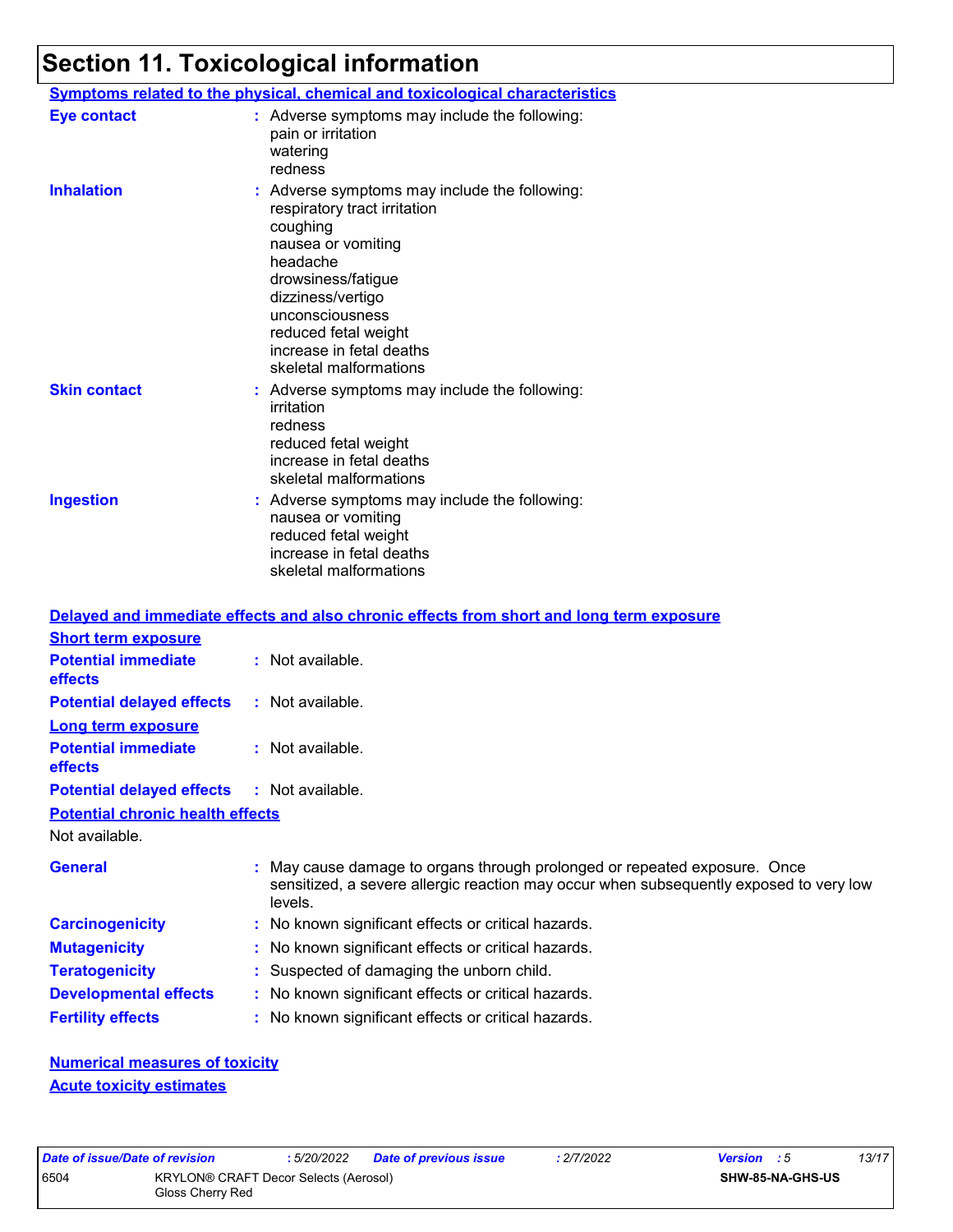## **Section 11. Toxicological information**

| <b>Route</b> | <b>ATE value</b> |
|--------------|------------------|
| Oral         | 122975.94 mg/kg  |
| Dermal       | 43792.01 mg/kg   |

## **Section 12. Ecological information**

| <b>Toxicity</b>                |                                                                             |                                                            |                      |  |
|--------------------------------|-----------------------------------------------------------------------------|------------------------------------------------------------|----------------------|--|
| <b>Product/ingredient name</b> | <b>Result</b>                                                               | <b>Species</b>                                             | <b>Exposure</b>      |  |
| Acetone                        | Acute EC50 7200000 µg/l Fresh water<br>Acute LC50 4.42589 ml/L Marine water | Algae - Selenastrum sp.<br>Crustaceans - Acartia tonsa -   | 96 hours<br>48 hours |  |
|                                |                                                                             | Copepodid                                                  |                      |  |
|                                | Acute LC50 7460000 µg/l Fresh water                                         | Daphnia - Daphnia cucullata                                | 48 hours             |  |
|                                | Acute LC50 5600 ppm Fresh water                                             | Fish - Poecilia reticulata                                 | 96 hours             |  |
|                                | Chronic NOEC 4.95 mg/l Marine water                                         | Algae - Ulva pertusa                                       | 96 hours             |  |
|                                | Chronic NOEC 0.016 ml/L Fresh water                                         | Crustaceans - Daphniidae                                   | 21 days              |  |
|                                | Chronic NOEC 0.1 ml/L Fresh water                                           | Daphnia - Daphnia magna -<br>Neonate                       | 21 days              |  |
|                                | Chronic NOEC 5 µg/l Marine water                                            | Fish - Gasterosteus aculeatus -<br>Larvae                  | 42 days              |  |
| ∣n-Butyl Acetate               | Acute LC50 32 mg/l Marine water<br>Acute LC50 18000 µg/l Fresh water        | Crustaceans - Artemia salina<br>Fish - Pimephales promelas | 48 hours<br>96 hours |  |
| Methyl Ethyl Ketoxime          | Acute LC50 843000 µg/l Fresh water                                          | Fish - Pimephales promelas                                 | 96 hours             |  |

#### **Persistence and degradability**

| <b>Product/ingredient name</b> | <b>Aquatic half-life</b> | <b>Photolysis</b> | Biodegradability |
|--------------------------------|--------------------------|-------------------|------------------|
| Acetone                        |                          |                   | Readily          |
| In-Butvl Acetate               |                          |                   | Readily          |
| Light Aromatic Hydrocarbons    |                          |                   | Readily          |

#### **Bioaccumulative potential**

| <b>Product/ingredient name</b> | $LoaPow$ | <b>BCF</b>   | <b>Potential</b> |
|--------------------------------|----------|--------------|------------------|
| I Zirconium 2-Ethylhexanoate   |          | 2.96         | l low            |
| Light Aromatic Hydrocarbons    |          | 10 to 2500   | high             |
| Methyl Ethyl Ketoxime          |          | l 2.5 to 5.8 | low              |

#### **Mobility in soil**

**Soil/water partition coefficient (KOC) :** Not available.

**Other adverse effects** : No known significant effects or critical hazards.

## **Section 13. Disposal considerations**

## **Disposal methods :**

The generation of waste should be avoided or minimized wherever possible. Disposal of this product, solutions and any by-products should at all times comply with the requirements of environmental protection and waste disposal legislation and any regional local authority requirements. Dispose of surplus and non-recyclable products via a licensed waste disposal contractor. Waste should not be disposed of untreated to the sewer unless fully compliant with the requirements of all authorities with jurisdiction. Waste packaging should be recycled. Incineration or landfill should only be considered

| Date of issue/Date of revision |                                                           | : 5/20/2022 | <b>Date of previous issue</b> | : 2/7/2022              | <b>Version</b> : 5 | 14/17 |
|--------------------------------|-----------------------------------------------------------|-------------|-------------------------------|-------------------------|--------------------|-------|
| 6504                           | KRYLON® CRAFT Decor Selects (Aerosol)<br>Gloss Cherry Red |             |                               | <b>SHW-85-NA-GHS-US</b> |                    |       |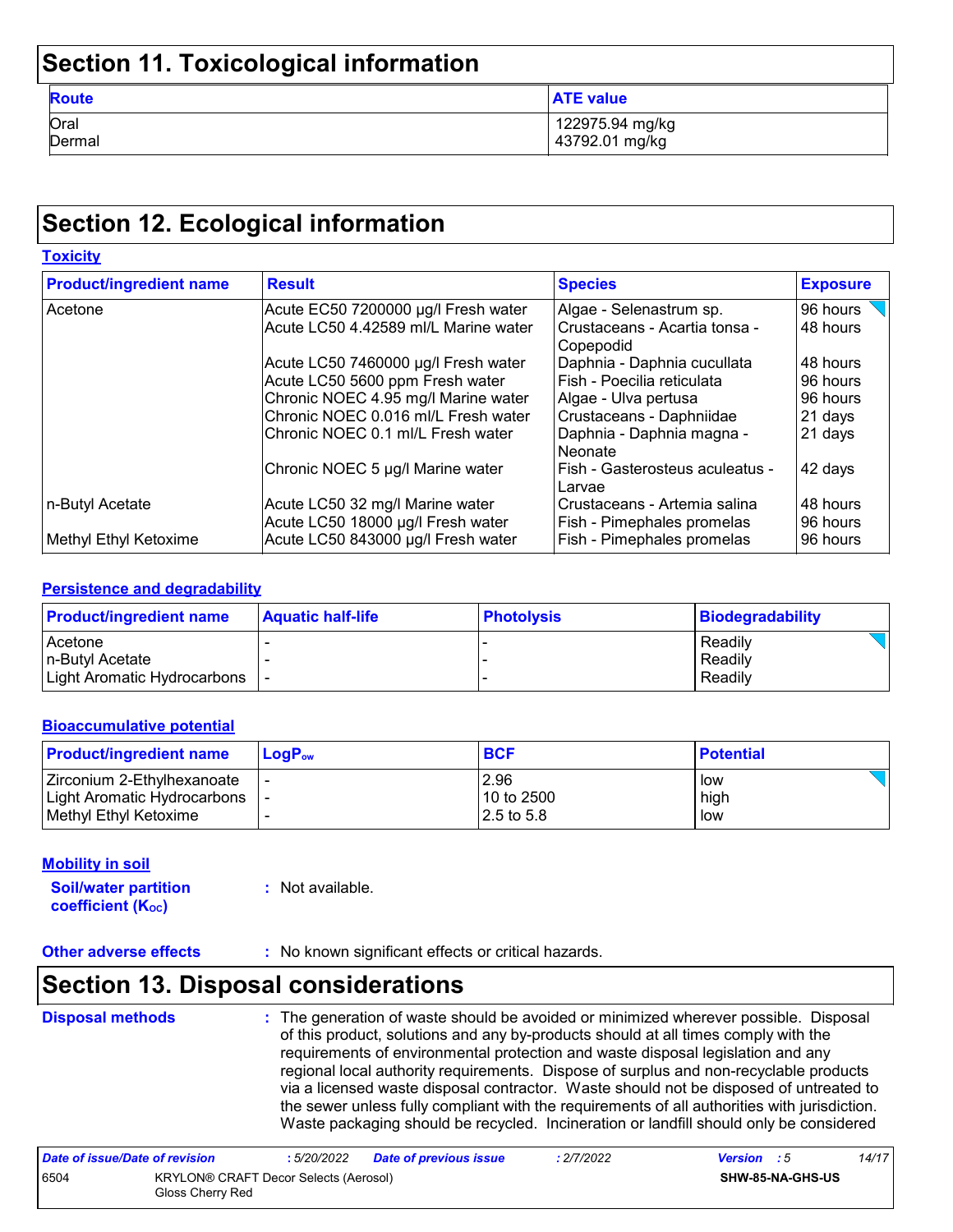## **Section 13. Disposal considerations**

when recycling is not feasible. This material and its container must be disposed of in a safe way. Empty containers or liners may retain some product residues. Do not puncture or incinerate container.

## **Section 14. Transport information**

|                                                          | <b>DOT</b><br><b>Classification</b>                                                                             | <b>TDG</b><br><b>Classification</b>                                                                                                                                                                                                                                                                                                                                                                                                                                                                                                                                                                                                                                                 | <b>Mexico</b><br><b>Classification</b>                                                                          | <b>IATA</b>                                                                                                     | <b>IMDG</b>                                                                                                     |
|----------------------------------------------------------|-----------------------------------------------------------------------------------------------------------------|-------------------------------------------------------------------------------------------------------------------------------------------------------------------------------------------------------------------------------------------------------------------------------------------------------------------------------------------------------------------------------------------------------------------------------------------------------------------------------------------------------------------------------------------------------------------------------------------------------------------------------------------------------------------------------------|-----------------------------------------------------------------------------------------------------------------|-----------------------------------------------------------------------------------------------------------------|-----------------------------------------------------------------------------------------------------------------|
| <b>UN number</b>                                         | <b>UN1950</b>                                                                                                   | <b>UN1950</b>                                                                                                                                                                                                                                                                                                                                                                                                                                                                                                                                                                                                                                                                       | <b>UN1950</b>                                                                                                   | <b>UN1950</b>                                                                                                   | <b>UN1950</b>                                                                                                   |
| <b>UN proper</b><br>shipping name                        | <b>AEROSOLS</b>                                                                                                 | <b>AEROSOLS</b>                                                                                                                                                                                                                                                                                                                                                                                                                                                                                                                                                                                                                                                                     | <b>AEROSOLS</b>                                                                                                 | AEROSOLS,<br>flammable                                                                                          | <b>AEROSOLS</b>                                                                                                 |
| <b>Transport</b><br>hazard class(es)                     | 2.1                                                                                                             | 2.1                                                                                                                                                                                                                                                                                                                                                                                                                                                                                                                                                                                                                                                                                 | 2.1                                                                                                             | 2.1                                                                                                             | 2.1                                                                                                             |
|                                                          |                                                                                                                 |                                                                                                                                                                                                                                                                                                                                                                                                                                                                                                                                                                                                                                                                                     |                                                                                                                 |                                                                                                                 |                                                                                                                 |
| <b>Packing group</b>                                     |                                                                                                                 |                                                                                                                                                                                                                                                                                                                                                                                                                                                                                                                                                                                                                                                                                     |                                                                                                                 |                                                                                                                 |                                                                                                                 |
| <b>Environmental</b><br>hazards                          | No.                                                                                                             | No.                                                                                                                                                                                                                                                                                                                                                                                                                                                                                                                                                                                                                                                                                 | No.                                                                                                             | No.                                                                                                             | No.                                                                                                             |
| <b>Additional</b><br><b>information</b>                  | Dependent upon<br>container size, this<br>product may ship under<br>the Limited Quantity<br>shipping exception. | Product classified<br>as per the<br>following sections<br>of the<br>Transportation of<br>Dangerous Goods<br>Regulations:<br>2.13-2.17 (Class<br>2).<br>Dependent upon<br>container size, this<br>product may ship under<br>the Limited Quantity<br>shipping exception.                                                                                                                                                                                                                                                                                                                                                                                                              | Dependent upon<br>container size, this<br>product may ship under<br>the Limited Quantity<br>shipping exception. | Dependent upon<br>container size, this<br>product may ship under<br>the Limited Quantity<br>shipping exception. | Dependent upon<br>container size, this<br>product may ship under<br>the Limited Quantity<br>shipping exception. |
| <b>Special precautions for user :</b>                    |                                                                                                                 | Multi-modal shipping descriptions are provided for informational purposes and do not<br>consider container sizes. The presence of a shipping description for a particular<br>mode of transport (sea, air, etc.), does not indicate that the product is packaged<br>suitably for that mode of transport. All packaging must be reviewed for suitability<br>prior to shipment, and compliance with the applicable regulations is the sole<br>responsibility of the person offering the product for transport. People loading and<br>unloading dangerous goods must be trained on all of the risks deriving from the<br>substances and on all actions in case of emergency situations. |                                                                                                                 |                                                                                                                 |                                                                                                                 |
| <b>Transport in bulk according</b><br>to IMO instruments | : Not available.                                                                                                |                                                                                                                                                                                                                                                                                                                                                                                                                                                                                                                                                                                                                                                                                     |                                                                                                                 |                                                                                                                 |                                                                                                                 |
|                                                          |                                                                                                                 | <b>Proper shipping name</b>                                                                                                                                                                                                                                                                                                                                                                                                                                                                                                                                                                                                                                                         | : Not available.                                                                                                |                                                                                                                 |                                                                                                                 |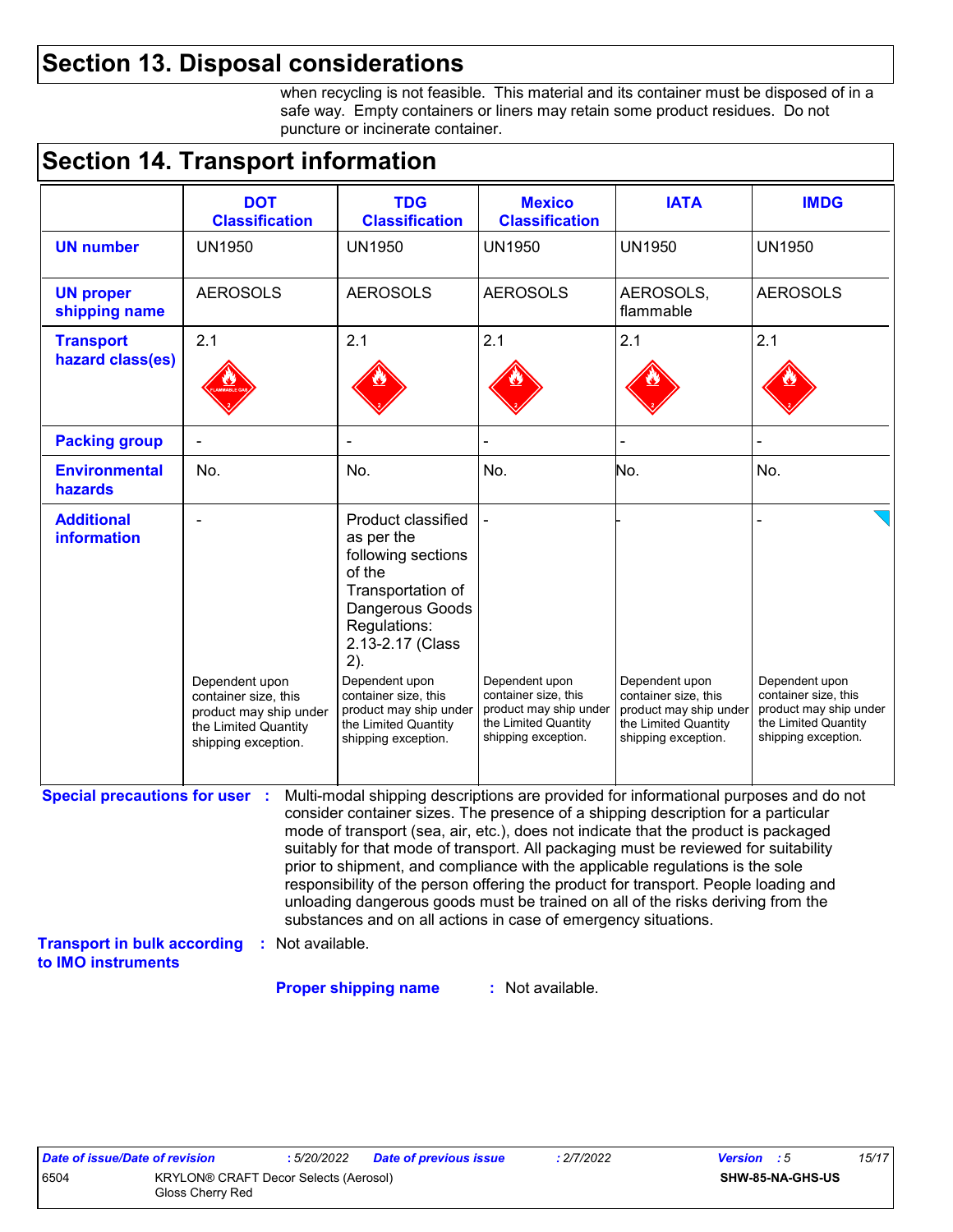## **Section 15. Regulatory information**

#### **SARA 313**

SARA 313 (40 CFR 372.45) supplier notification can be found on the Environmental Data Sheet.

#### **California Prop. 65**

WARNING: This product contains chemicals known to the State of California to cause cancer and birth defects or other reproductive harm.

#### **International regulations**

| International lists | : Australia inventory (AIIC): Not determined.                |
|---------------------|--------------------------------------------------------------|
|                     | China inventory (IECSC): Not determined.                     |
|                     | Japan inventory (CSCL): Not determined.                      |
|                     | Japan inventory (ISHL): Not determined.                      |
|                     | Korea inventory (KECI): Not determined.                      |
|                     | New Zealand Inventory of Chemicals (NZIoC): Not determined.  |
|                     | Philippines inventory (PICCS): Not determined.               |
|                     | Taiwan Chemical Substances Inventory (TCSI): Not determined. |
|                     | Thailand inventory: Not determined.                          |
|                     | Turkey inventory: Not determined.                            |
|                     | Vietnam inventory: Not determined.                           |
|                     |                                                              |

## **Section 16. Other information**

**Hazardous Material Information System (U.S.A.)**



**The customer is responsible for determining the PPE code for this material. For more information on HMIS® Personal Protective Equipment (PPE) codes, consult the HMIS® Implementation Manual.**

**Caution: HMIS® ratings are based on a 0-4 rating scale, with 0 representing minimal hazards or risks, and 4 representing significant hazards or risks. Although HMIS® ratings and the associated label are not required on SDSs or products leaving a facility under 29 CFR 1910.1200, the preparer may choose to provide them. HMIS® ratings are to be used with a fully implemented HMIS® program. HMIS® is a registered trademark and service mark of the American Coatings Association, Inc.**

**Procedure used to derive the classification**

Gloss Cherry Red

|                                                                                     | <b>Justification</b>                                                |                               |                    |                       |                  |
|-------------------------------------------------------------------------------------|---------------------------------------------------------------------|-------------------------------|--------------------|-----------------------|------------------|
| FLAMMABLE AEROSOLS - Category 1                                                     |                                                                     |                               |                    | On basis of test data |                  |
| GASES UNDER PRESSURE - Compressed gas                                               |                                                                     |                               |                    | Calculation method    |                  |
| SERIOUS EYE DAMAGE/ EYE IRRITATION - Category 2A                                    |                                                                     |                               |                    | Calculation method    |                  |
| SKIN SENSITIZATION - Category 1                                                     |                                                                     |                               |                    | Calculation method    |                  |
| <b>TOXIC TO REPRODUCTION - Category 2</b>                                           |                                                                     |                               |                    | Calculation method    |                  |
| irritation) - Category 3                                                            | SPECIFIC TARGET ORGAN TOXICITY (SINGLE EXPOSURE) (Respiratory tract |                               |                    |                       |                  |
| SPECIFIC TARGET ORGAN TOXICITY (SINGLE EXPOSURE) (Narcotic effects) -<br>Category 3 |                                                                     |                               |                    | Calculation method    |                  |
| SPECIFIC TARGET ORGAN TOXICITY (REPEATED EXPOSURE) - Category 2                     |                                                                     |                               | Calculation method |                       |                  |
| <b>ASPIRATION HAZARD - Category 1</b>                                               |                                                                     |                               | Calculation method |                       |                  |
| <b>History</b>                                                                      |                                                                     |                               |                    |                       |                  |
| Date of printing                                                                    | : 5/20/2022                                                         |                               |                    |                       |                  |
| Date of issue/Date of<br>revision                                                   | : 5/20/2022                                                         |                               |                    |                       |                  |
| Date of previous issue                                                              | : 2/7/2022                                                          |                               |                    |                       |                  |
| <b>Version</b>                                                                      | : 5                                                                 |                               |                    |                       |                  |
| Date of issue/Date of revision                                                      | :5/20/2022                                                          | <b>Date of previous issue</b> | : 2/7/2022         | <b>Version</b> : 5    | 16/17            |
| 6504                                                                                | <b>KRYLON® CRAFT Decor Selects (Aerosol)</b>                        |                               |                    |                       | SHW-85-NA-GHS-US |